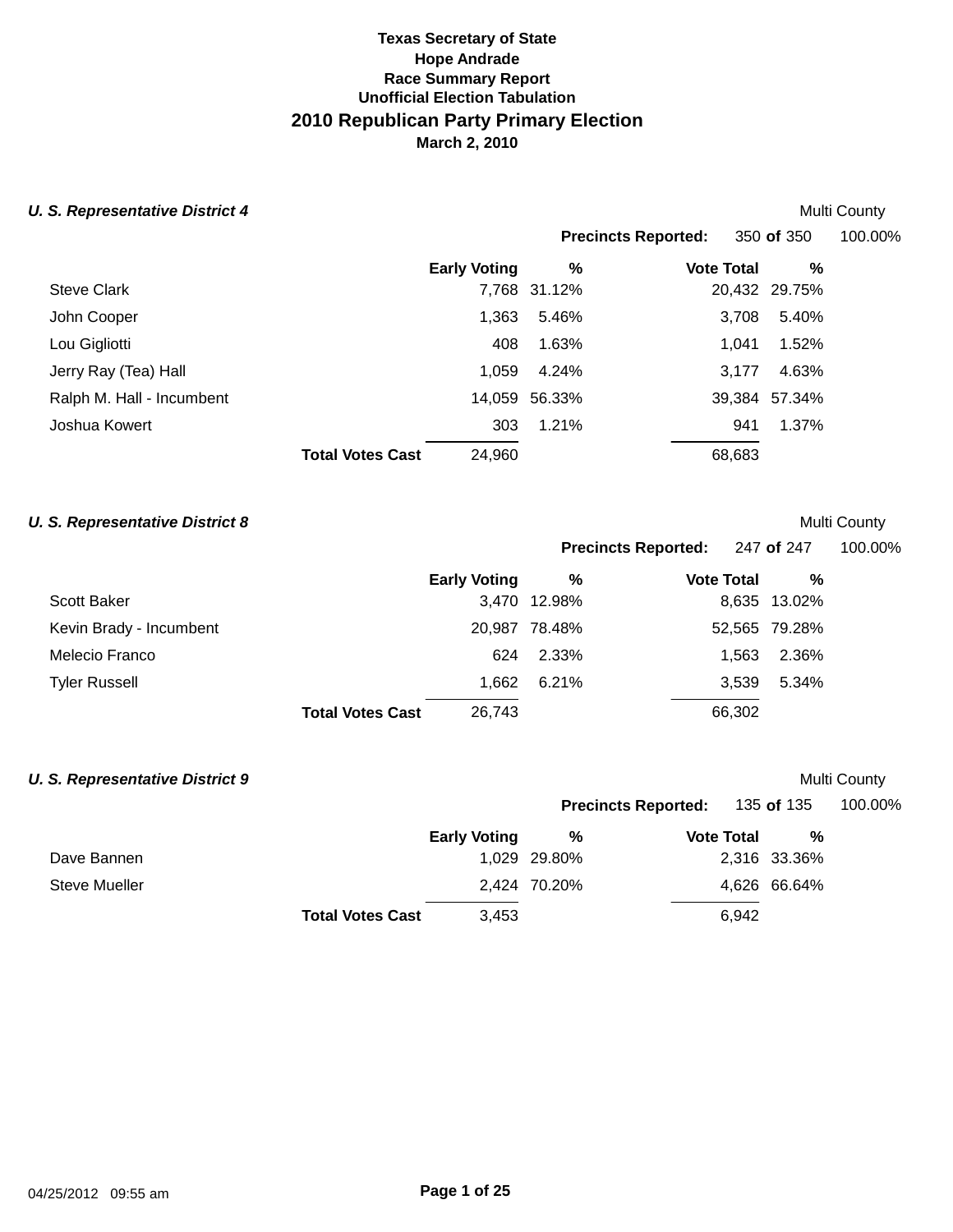**U. S. Representative District 10 Multi County** *Multi County* **Multi County** 

|                            |                         |                     |               | <b>Precincts Reported:</b> | 242 <b>of</b> 242 | 100.00% |  |
|----------------------------|-------------------------|---------------------|---------------|----------------------------|-------------------|---------|--|
|                            |                         | <b>Early Voting</b> | %             | <b>Vote Total</b>          | %                 |         |  |
| <b>Rick Martin</b>         |                         | 1.602               | 7.60%         | 5,032                      | 8.90%             |         |  |
| Michael McCaul - Incumbent |                         |                     | 18,039 85.57% |                            | 46,842 82.87%     |         |  |
| Joe Petronis               |                         | 1.440               | 6.83%         | 4.649                      | 8.22%             |         |  |
|                            | <b>Total Votes Cast</b> | 21,081              |               | 56,523                     |                   |         |  |

## **U. S. Representative District 11 Multi County** *Multi County*

**Precincts Reported:** 364 **of** 364 100.00%

|  |  | 100.00% |  |
|--|--|---------|--|
|  |  |         |  |

|                          |                         | <b>Early Voting</b> | %             | <b>Vote Total</b> | %             |  |
|--------------------------|-------------------------|---------------------|---------------|-------------------|---------------|--|
| Mike Conaway - Incumbent |                         |                     | 22,005 77.77% |                   | 55,559 77.37% |  |
| Al Cowan                 |                         |                     | 2,852 10.08%  |                   | 6.672 9.29%   |  |
| Chris Younts             |                         |                     | 3,439 12.15%  |                   | 9,577 13.34%  |  |
|                          | <b>Total Votes Cast</b> | 28,296              |               | 71,808            |               |  |

## **U. S. Representative District 12 Multi County** *Multi County*

|                         |                         |                     |               | Precincts Reported: 305 of 305 |               | 100.00% |
|-------------------------|-------------------------|---------------------|---------------|--------------------------------|---------------|---------|
|                         |                         | <b>Early Voting</b> | %             | <b>Vote Total</b>              | %             |         |
| Mike Brasovan           |                         |                     | 3,695 18.27%  |                                | 10,937 18.99% |         |
| Kay Granger - Incumbent |                         |                     | 14,476 71.57% |                                | 40,296 69.97% |         |
| Matthew E. Kelly        |                         |                     | 2,055 10.16%  |                                | 6,359 11.04%  |         |
|                         | <b>Total Votes Cast</b> | 20,226              |               | 57,592                         |               |         |

## **U. S. Representative District 14 Multi County** *Multi County* **Multi County**

## **Precincts Reported: 271 of 271**

| 100.00% |
|---------|
|---------|

|                      |                         | <b>Early Voting</b> | %             | <b>Vote Total</b> | %             |
|----------------------|-------------------------|---------------------|---------------|-------------------|---------------|
| John Gay             |                         | 1.363               | 5.38%         | 3,003             | 5.28%         |
| <b>Tim Graney</b>    |                         |                     | 2,685 10.59%  | 5,536             | 9.73%         |
| Ron Paul - Incumbent |                         |                     | 20,229 79.80% |                   | 45,947 80.77% |
| Gerald D. Wall       |                         | 1.072               | 4.23%         | 2.402             | 4.22%         |
|                      | <b>Total Votes Cast</b> | 25,349              |               | 56,888            |               |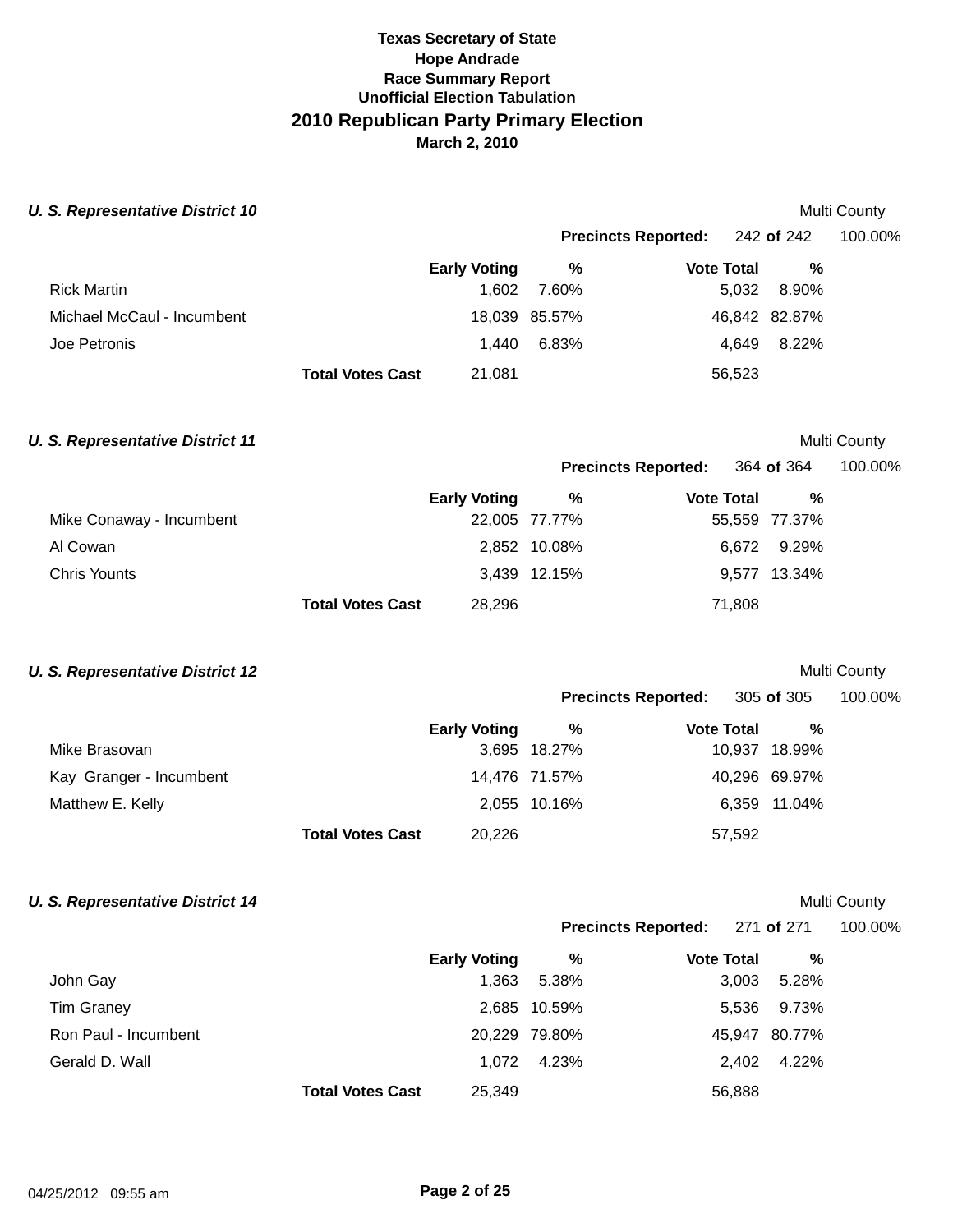### **U. S. Representative District 15 Multi County** *Multi County* **Multi County**

|  | Multi County |
|--|--------------|
|--|--------------|

|                |                         |                     | <b>Precincts Reported:</b> 261 of 261 |                   |              | 100.00% |
|----------------|-------------------------|---------------------|---------------------------------------|-------------------|--------------|---------|
|                |                         | <b>Early Voting</b> | %                                     | <b>Vote Total</b> | %            |         |
| Daniel Garza   |                         |                     | 1,521 28.19%                          |                   | 3,298 25.62% |         |
| Paul B. Haring |                         |                     | 2,125 39.38%                          |                   | 5,387 41.85% |         |
| Eddie Zamora   |                         |                     | 1,750 32.43%                          |                   | 4,186 32.52% |         |
|                | <b>Total Votes Cast</b> | 5,396               |                                       | 12.871            |              |         |

## **U. S. Representative District 17** *COUNTY COUNTY COUNTY* **COUNTY COUNTY COUNTY COUNTY COUNTY COUNTY COUNTY COUNTY**

**Precincts Reported: 325 of 325** 

|                    |                         | <b>Early Voting</b> | %            | <b>Vote Total</b> | %             |
|--------------------|-------------------------|---------------------|--------------|-------------------|---------------|
| Rob Curnock        |                         |                     | 6,077 27.09% |                   | 18,624 28.72% |
| Timothy Delasandro |                         | 986                 | 4.40%        | 3,109             | 4.79%         |
| <b>Bill Flores</b> |                         |                     | 7,824 34.88% |                   | 21,453 33.08% |
| Dave McIntyre      |                         |                     | 4,001 17.84% |                   | 11,838 18.25% |
| Chuck Wilson       |                         |                     | 3,545 15.80% |                   | 9,828 15.15%  |
|                    | <b>Total Votes Cast</b> | 22,433              |              | 64,852            |               |

## **U. S. Representative District 18 Single County County County County County County Single County Single County**

|                         |                     |              | <b>Precincts Reported:</b> 211 of 211 |       |              | 100.00% |
|-------------------------|---------------------|--------------|---------------------------------------|-------|--------------|---------|
|                         | <b>Early Voting</b> | %            | <b>Vote Total</b>                     |       | %            |         |
| <b>Tex Christopher</b>  |                     | 442 13.48%   |                                       |       | 1,196 13.14% |         |
| John Faulk              |                     | 1,688 51.49% |                                       |       | 5,174 56.83% |         |
| Brenda Page             |                     | 1,148 35.02% |                                       |       | 2,735 30.04% |         |
| <b>Total Votes Cast</b> | 3,278               |              |                                       | 9,105 |              |         |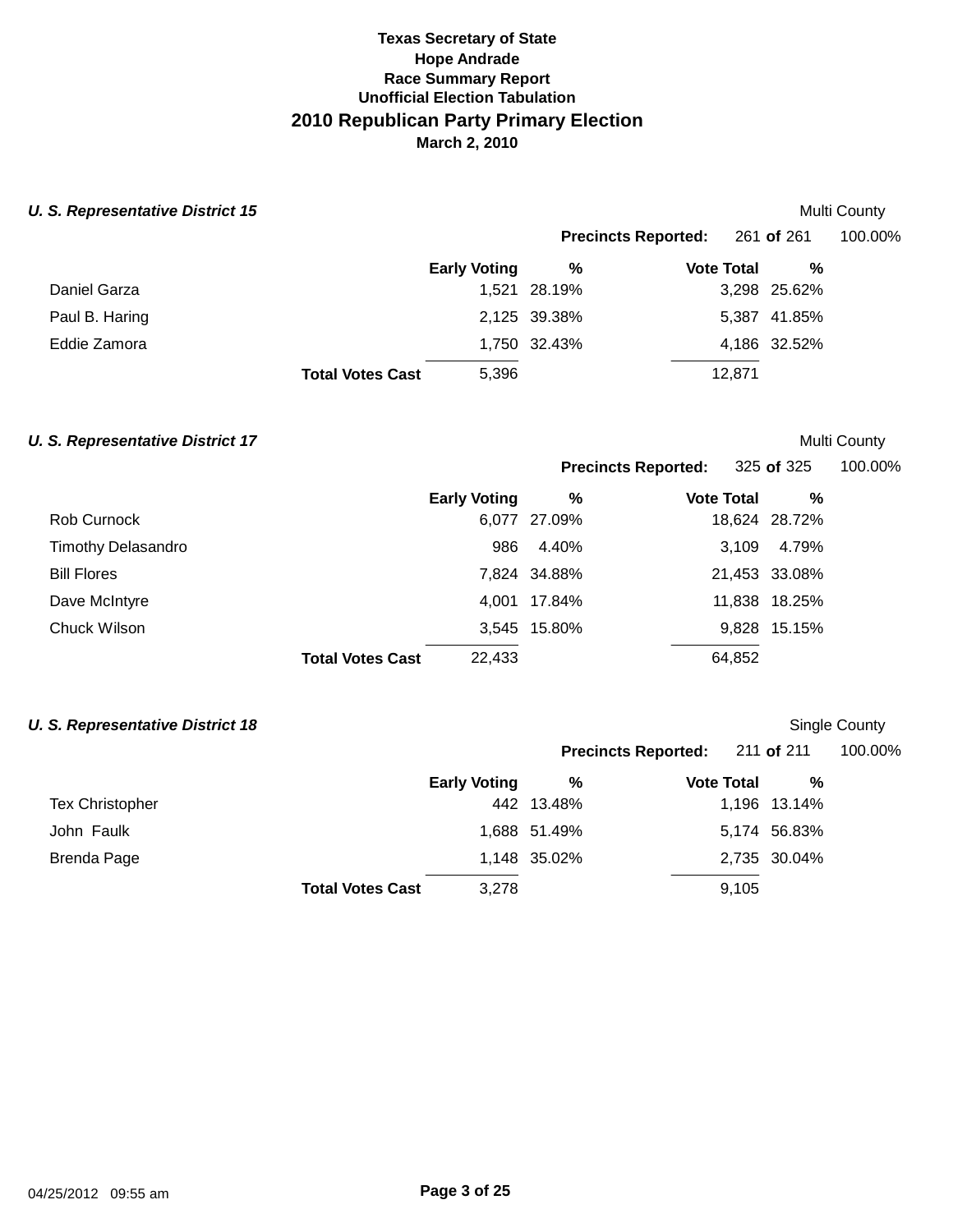### **U. S. Representative District 20 Single County County County County County Single County Single County**

**Precincts Reported:** 277 **of** 277 100.00%

|                         |                         | <b>Early Voting</b> | %            | <b>Vote Total</b> | %            |
|-------------------------|-------------------------|---------------------|--------------|-------------------|--------------|
| Joseph "Jamie" Martinez |                         |                     | 1,682 28.90% |                   | 3,504 29.66% |
| Charles A. Shipp Jr.    |                         |                     | 1,246 21.41% |                   | 2,478 20.98% |
| Alan Strack             |                         |                     | 1,056 18.14% |                   | 1,996 16.90% |
| <b>Clayton Trotter</b>  |                         |                     | 1,837 31.56% |                   | 3,834 32.46% |
|                         | <b>Total Votes Cast</b> | 5,821               |              | 11.812            |              |

## **U. S. Representative District 21 Multi County** *Multi County*

|                         |                         |                     | <b>Precincts Reported:</b> 304 of 304 |                   |        |               | 100.00% |
|-------------------------|-------------------------|---------------------|---------------------------------------|-------------------|--------|---------------|---------|
|                         |                         | <b>Early Voting</b> | %                                     | <b>Vote Total</b> |        | %             |         |
| Stephen Schoppe         |                         |                     | 6,173 17.29%                          |                   |        | 14,158 18.62% |         |
| Lamar Smith - Incumbent |                         |                     | 29,534 82.71%                         |                   |        | 61,897 81.38% |         |
|                         | <b>Total Votes Cast</b> | 35.707              |                                       |                   | 76,055 |               |         |

## **U. S. Representative District 23 Multi County** *Multi County*

|                           |                         |                     |              | Precincts Reported: 275 of 275 |        |              | 100.00% |
|---------------------------|-------------------------|---------------------|--------------|--------------------------------|--------|--------------|---------|
|                           |                         | <b>Early Voting</b> | %            | <b>Vote Total</b>              |        | %            |         |
| Francisco "Quico" Canseco |                         |                     | 4,597 34.35% |                                |        | 9,222 32.15% |         |
| Joseph Mack "Doc" Gould   |                         | 626                 | 4.68%        |                                | 1.456  | 5.08%        |         |
| Will Hurd                 |                         |                     | 4,231 31.62% |                                |        | 9,664 33.69% |         |
| Mike Kueber               |                         | 1.036               | 7.74%        |                                | 1.983  | 6.91%        |         |
| Robert (Doc) Lowry        |                         |                     | 2,892 21.61% |                                |        | 6,358 22.17% |         |
|                           | <b>Total Votes Cast</b> | 13,382              |              |                                | 28,683 |              |         |

## **U. S. Representative District 24 Multi County** *Multi County* **Multi County**

**Precincts Reported:** 232 **of** 232 100.00%

|                               |                         | <b>Early Voting</b> | %             | <b>Vote Total</b> | %             |
|-------------------------------|-------------------------|---------------------|---------------|-------------------|---------------|
| Kenny E. Marchant - Incumbent |                         |                     | 13,577 85.12% |                   | 33,206 84.07% |
| <b>Frank Roszell</b>          |                         |                     | 2.373 14.88%  |                   | 6.292 15.93%  |
|                               | <b>Total Votes Cast</b> | 15,950              |               | 39.498            |               |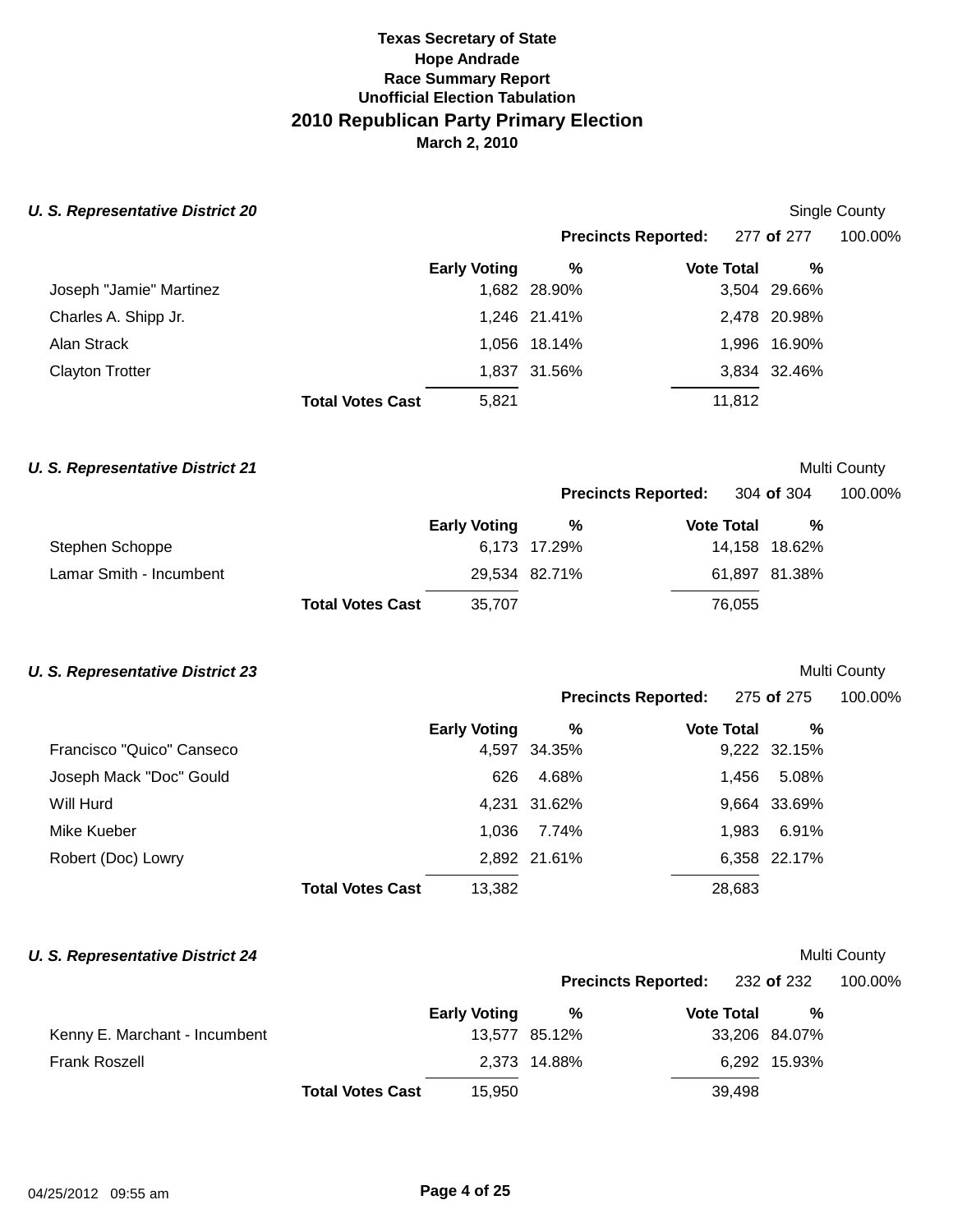| <b>U. S. Representative District 25</b> |                         |                     |                            |                   |               | Multi County |
|-----------------------------------------|-------------------------|---------------------|----------------------------|-------------------|---------------|--------------|
|                                         |                         |                     | <b>Precincts Reported:</b> |                   | 248 of 248    | 100.00%      |
|                                         |                         | <b>Early Voting</b> | $\%$                       | <b>Vote Total</b> | %             |              |
| Donna Campbell                          |                         |                     | 9,565 68.01%               |                   | 25,554 69.90% |              |
| George Morovich                         |                         |                     | 4,500 31.99%               |                   | 11,006 30.10% |              |
|                                         | <b>Total Votes Cast</b> | 14,065              |                            | 36,560            |               |              |
| <b>U. S. Representative District 26</b> |                         |                     |                            |                   |               | Multi County |
|                                         |                         |                     | <b>Precincts Reported:</b> |                   | 272 of 272    | 100.00%      |
|                                         |                         | <b>Early Voting</b> | %                          | <b>Vote Total</b> | %             |              |
| Michael C. Burgess - Incumbent          |                         |                     | 17,943 86.46%              |                   | 43,758 85.79% |              |
| James Herford                           |                         |                     | 2,810 13.54%               |                   | 7,247 14.21%  |              |
|                                         | <b>Total Votes Cast</b> | 20,753              |                            | 51,005            |               |              |
| <b>U. S. Representative District 27</b> |                         |                     |                            |                   |               | Multi County |
|                                         |                         |                     | <b>Precincts Reported:</b> |                   | 240 of 240    | 100.00%      |
|                                         |                         | <b>Early Voting</b> | $\%$                       | <b>Vote Total</b> | %             |              |
| James Duerr                             |                         |                     | 2,817 33.35%               |                   | 6,368 32.40%  |              |
| R. Blake Farenthold                     |                         |                     | 2,198 26.02%               |                   | 5,921 30.13%  |              |
| Jessica Puente-Bradshaw                 |                         |                     | 1,544 18.28%               |                   | 3,096 15.75%  |              |
| William Willie Vaden                    |                         |                     | 1,888 22.35%               |                   | 4,268 21.72%  |              |
|                                         | <b>Total Votes Cast</b> | 8,447               |                            | 19,653            |               |              |
| <b>U. S. Representative District 28</b> |                         |                     |                            |                   |               | Multi County |
|                                         |                         |                     | <b>Precincts Reported:</b> |                   | 214 of 214    | 100.00%      |
|                                         |                         | <b>Early Voting</b> | %                          | <b>Vote Total</b> | $\%$          |              |
| Daniel Chavez                           |                         |                     | 2,066 26.32%               |                   | 4,794 26.06%  |              |
| Bryan Underwood                         |                         |                     | 5,784 73.68%               |                   | 13,599 73.94% |              |
|                                         | <b>Total Votes Cast</b> | 7,850               |                            | 18,393            |               |              |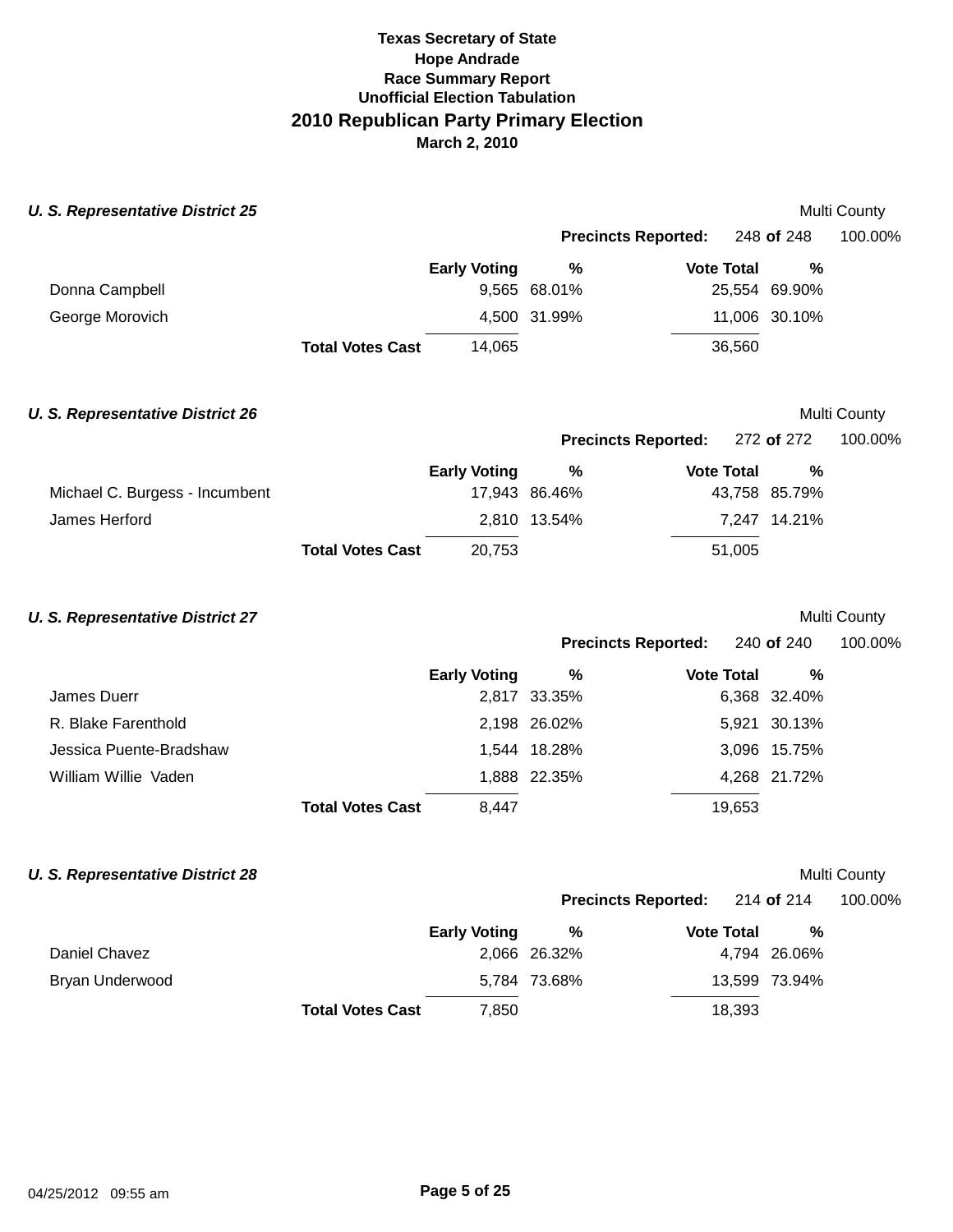## **U. S. Representative District 29**

| Single County |  |
|---------------|--|
|---------------|--|

**Precincts Reported:** 153 **of** 153 100.00%

**Precincts Reported:** 242 **of** 242 100.00%

|                        |                         | <b>Early Voting</b> | %            | <b>Vote Total</b> | %            |
|------------------------|-------------------------|---------------------|--------------|-------------------|--------------|
| Frank "Mazz" Mazzapica |                         | 133                 | 4.39%        | 307               | 4.33%        |
| <b>Roy Morales</b>     |                         |                     | 1,764 58.24% |                   | 4,135 58.36% |
| <b>Tom Stevens</b>     |                         |                     | 306 10.10%   | 656               | 9.26%        |
| <b>Eric Story</b>      |                         |                     | 650 21.46%   |                   | 1,513 21.35% |
| George A. Young        |                         | 176                 | 5.81%        | 474               | 6.69%        |
|                        | <b>Total Votes Cast</b> | 3,029               |              | 7,085             |              |

## **U. S. Representative District 30** Single County

|                    |                         | <b>Early Voting</b> | %            | <b>Vote Total</b> | %            |
|--------------------|-------------------------|---------------------|--------------|-------------------|--------------|
| Stephen E. Broden  |                         |                     | 1,344 46.60% |                   | 3,677 49.51% |
| Sheldon Goldstein  |                         |                     | 1,162 40.29% |                   | 2,807 37.79% |
| Charles Lingerfelt |                         |                     | 378 13.11%   |                   | 943 12.70%   |
|                    | <b>Total Votes Cast</b> | 2.884               |              | 7.427             |              |

# **U. S. Representative District 31** *U. S. Representative District 31*

|                            |                         |                     | Precincts Reported: 227 of 227 |                   |        |               | 100.00% |
|----------------------------|-------------------------|---------------------|--------------------------------|-------------------|--------|---------------|---------|
|                            |                         | <b>Early Voting</b> | %                              | <b>Vote Total</b> |        | %             |         |
| John R. Carter - Incumbent |                         |                     | 21,956 90.18%                  |                   |        | 52,286 89.85% |         |
| Raymond Yamka              |                         | 2.390               | 9.82%                          |                   |        | 5,907 10.15%  |         |
|                            | <b>Total Votes Cast</b> | 24.346              |                                |                   | 58,193 |               |         |

## **U. S. Representative District 32** *U. S. Representative District 32*

|                           |                         |                     |               | <b>Precincts Reported:</b> | 188 <b>of</b> 188 | 100.00% |
|---------------------------|-------------------------|---------------------|---------------|----------------------------|-------------------|---------|
|                           |                         | <b>Early Voting</b> | ℅             | <b>Vote Total</b>          | %                 |         |
| Pete Sessions - Incumbent |                         |                     | 11,272 85.51% |                            | 30,492 83.72%     |         |
| David Smith               |                         |                     | 1,910 14.49%  |                            | 5,930 16.28%      |         |
|                           | <b>Total Votes Cast</b> | 13.182              |               | 36,422                     |                   |         |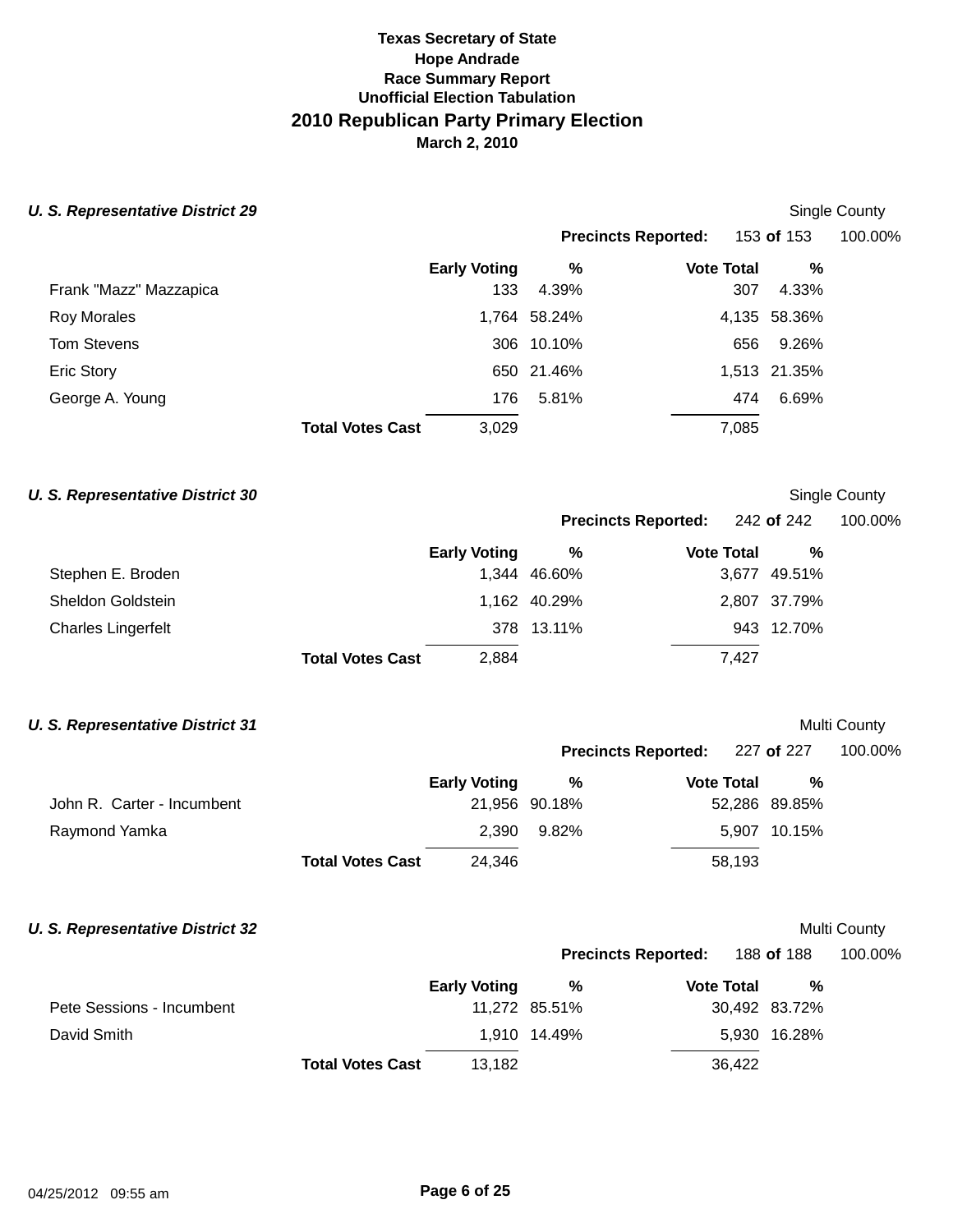### **Governor**

| <b>Early Provisional Ballots: 1,348</b>        | <b>Total Provisional Ballots: 1,329</b> |                                        | Precincts Reported: 8,236 of 8,236 |                                        |                | 100.00% |
|------------------------------------------------|-----------------------------------------|----------------------------------------|------------------------------------|----------------------------------------|----------------|---------|
|                                                |                                         | <b>Early Voting</b>                    | %                                  | <b>Vote Total</b>                      | %              |         |
| Kay Bailey Hutchison                           |                                         | 184,607 30.83%                         |                                    |                                        | 450,196 30.33% |         |
| Debra Medina                                   |                                         | 97,997                                 | 16.36%                             |                                        | 275,693 18.58% |         |
| Rick Perry - Incumbent                         |                                         | 316,250 52.81%                         |                                    |                                        | 758,222 51.09% |         |
| Registered Voters: 13,023,358                  | <b>Total Votes Cast</b>                 | 598,854                                | 4.60% Voting Early                 | 1,484,111  11.40% Voting               |                |         |
| <b>Lieutenant Governor</b>                     |                                         |                                        |                                    |                                        |                |         |
| <b>Early Provisional Ballots: 1,348</b>        | <b>Total Provisional Ballots: 1,329</b> |                                        | Precincts Reported: 8,236 of 8,236 |                                        |                | 100.00% |
| David Dewhurst - Incumbent                     |                                         | <b>Early Voting</b><br>487,271 100.00% | %                                  | <b>Vote Total</b><br>1,175,608 100.00% | %              |         |
| <b>Registered Voters: 13,023,358</b>           | <b>Total Votes Cast</b>                 | 487,271                                | 3.74% Voting Early                 | 1,175,608                              | 9.03% Voting   |         |
| <b>Attorney General</b>                        |                                         |                                        |                                    |                                        |                |         |
| <b>Early Provisional Ballots: 1,348</b>        | <b>Total Provisional Ballots: 1,329</b> |                                        | Precincts Reported: 8,236 of 8,236 |                                        |                | 100.00% |
| Greg Abbott - Incumbent                        |                                         | <b>Early Voting</b><br>482,524 100.00% | $\%$                               | <b>Vote Total</b><br>1,165,646 100.00% | $\%$           |         |
| Registered Voters: 13,023,358                  | <b>Total Votes Cast</b>                 | 482,524                                | 3.71% Voting Early                 | 1,165,646                              | 8.95% Voting   |         |
| <b>Comptroller of Public Accounts</b>          |                                         |                                        |                                    |                                        |                |         |
| <b>Early Provisional Ballots: 1,348</b>        | <b>Total Provisional Ballots: 1,329</b> |                                        | Precincts Reported: 8,236 of 8,236 |                                        |                | 100.00% |
| Susan Combs - Incumbent                        |                                         | <b>Early Voting</b><br>475,496 100.00% | $\%$                               | <b>Vote Total</b><br>1,145,223 100.00% | $\%$           |         |
| <b>Registered Voters: 13,023,358</b>           | <b>Total Votes Cast</b>                 | 475,496                                | 3.65% Voting Early                 | 1,145,223                              | 8.79% Voting   |         |
| <b>Commissioner of the General Land Office</b> |                                         |                                        |                                    |                                        |                |         |
| <b>Early Provisional Ballots: 1,348</b>        | Total Provisional Ballots: 1,329        |                                        | Precincts Reported: 8,236 of 8,236 |                                        |                | 100.00% |
|                                                |                                         | <b>Early Voting</b>                    | %                                  | <b>Vote Total</b>                      | %              |         |
| Jerry Patterson - Incumbent                    |                                         | 464,680 100.00%                        |                                    | 1,118,491 100.00%                      |                |         |
| Registered Voters: 13,023,358                  | <b>Total Votes Cast</b>                 | 464,680                                | 3.57% Voting Early                 | 1,118,491                              | 8.59% Voting   |         |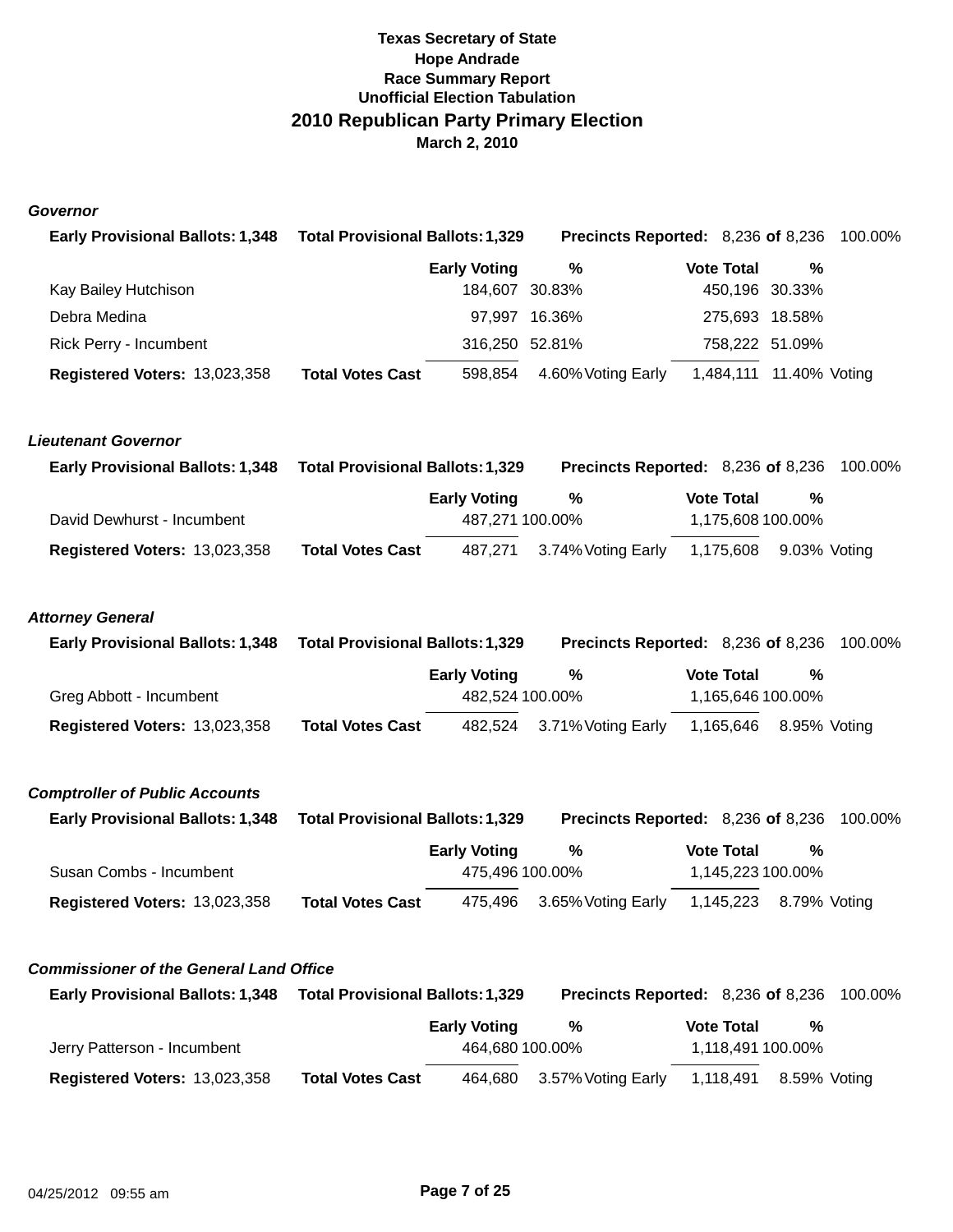| <b>Commissioner of Agriculture</b>      |                                         |                     |                                    |                   |                |         |
|-----------------------------------------|-----------------------------------------|---------------------|------------------------------------|-------------------|----------------|---------|
| <b>Early Provisional Ballots: 1,348</b> | <b>Total Provisional Ballots: 1,329</b> |                     | Precincts Reported: 8,236 of 8,236 |                   |                | 100.00% |
|                                         |                                         | <b>Early Voting</b> | $\%$                               | <b>Vote Total</b> | %              |         |
| <b>Todd Staples - Incumbent</b>         |                                         | 460,239 100.00%     |                                    | 1,109,911 100.00% |                |         |
| Registered Voters: 13,023,358           | <b>Total Votes Cast</b>                 | 460,239             | 3.53% Voting Early                 | 1,109,911         | 8.52% Voting   |         |
| <b>Railroad Commissioner</b>            |                                         |                     |                                    |                   |                |         |
| <b>Early Provisional Ballots: 1,348</b> | <b>Total Provisional Ballots: 1,329</b> |                     | Precincts Reported: 8,236 of 8,236 |                   |                | 100.00% |
|                                         |                                         | <b>Early Voting</b> | %                                  | <b>Vote Total</b> | %              |         |
| Victor G. Carrillo - Incumbent          |                                         | 199,849 40.13%      |                                    | 474,096 39.28%    |                |         |
| David Porter                            |                                         | 298,102 59.87%      |                                    | 732,892 60.72%    |                |         |
| Registered Voters: 13,023,358           | <b>Total Votes Cast</b>                 | 497,951             | 3.82% Voting Early                 | 1,206,988         | 9.27% Voting   |         |
| Justice, Supreme Court, Place 3         |                                         |                     |                                    |                   |                |         |
| <b>Early Provisional Ballots: 1,348</b> | <b>Total Provisional Ballots: 1,329</b> |                     | Precincts Reported: 8,236 of 8,236 |                   |                | 100.00% |
|                                         |                                         | <b>Early Voting</b> | $\%$                               | <b>Vote Total</b> | %              |         |
| Jeff Brown                              |                                         | 78,431              | 16.90%                             |                   | 188,039 16.74% |         |
| <b>Rick Green</b>                       |                                         |                     | 87,785 18.92%                      | 212,794 18.94%    |                |         |
| Debra Lehrmann                          |                                         |                     | 80,661 17.38%                      | 204,547 18.21%    |                |         |
| Jim Moseley                             |                                         | 81,681              | 17.60%                             |                   | 203,720 18.13% |         |
| Rebecca Simmons                         |                                         |                     | 86,333 18.61%                      | 202,600 18.03%    |                |         |
| <b>Rick Strange</b>                     |                                         | 49,111              | 10.58%                             | 111,875           | 9.96%          |         |
| Registered Voters: 13,023,358           | <b>Total Votes Cast</b>                 | 464,002             | 3.56% Voting Early                 | 1,123,575         | 8.63% Voting   |         |
| Justice, Supreme Court, Place 5         |                                         |                     |                                    |                   |                |         |
| <b>Early Provisional Ballots: 1,348</b> | <b>Total Provisional Ballots: 1,329</b> |                     | Precincts Reported: 8,236 of 8,236 |                   |                | 100.00% |
|                                         |                                         | <b>Early Voting</b> | %                                  | <b>Vote Total</b> | ℅              |         |
| Paul Green - Incumbent                  |                                         | 422,295 100.00%     |                                    | 1,013,077 100.00% |                |         |

**Registered Voters:** 13,023,358 **Total Votes Cast** 422,295 3.24%Voting Early 1,013,077 7.78% Voting

**Total Votes Cast**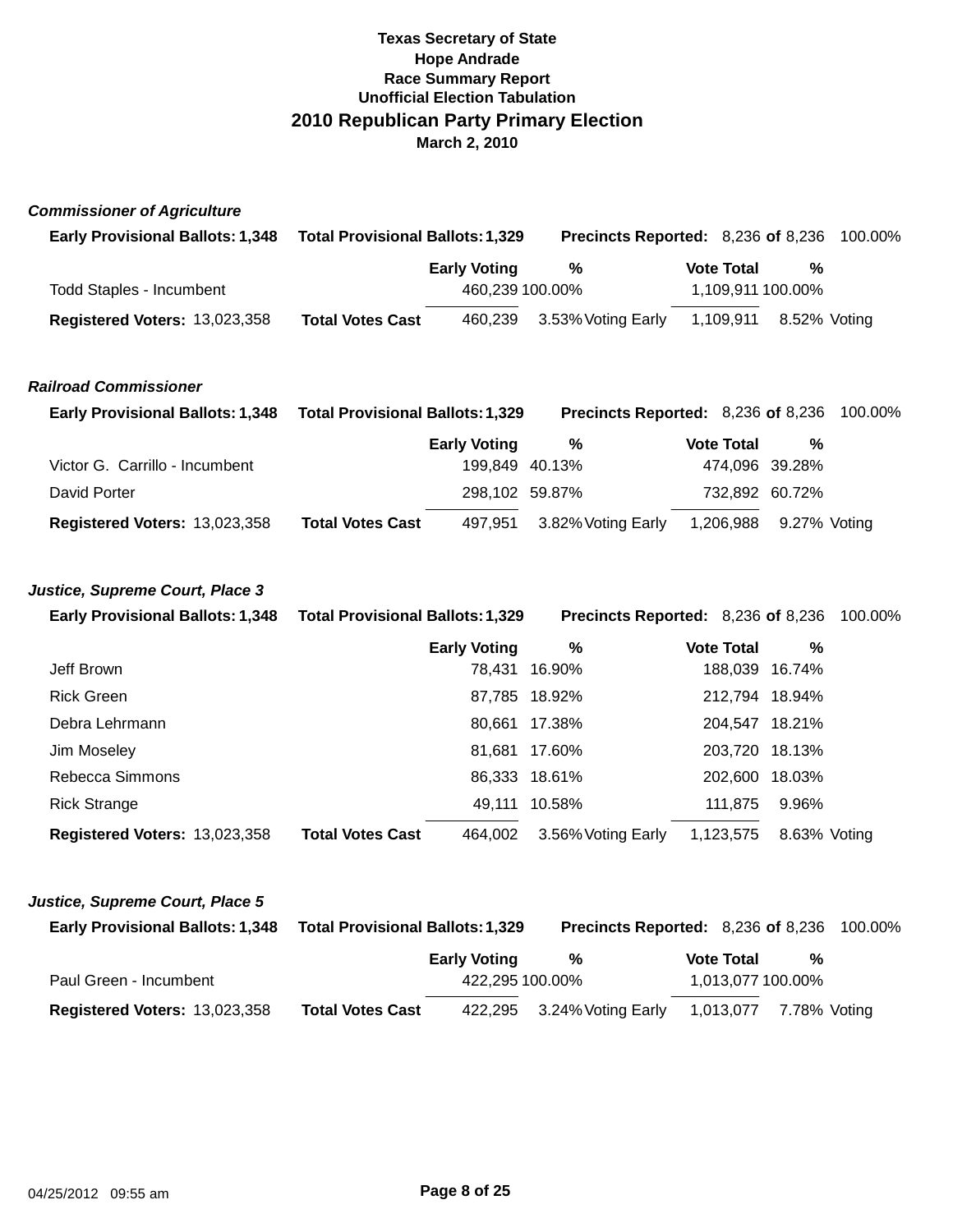### **Justice, Supreme Court, Place 9**

| <b>Early Provisional Ballots: 1,348</b> | <b>Total Provisional Ballots: 1,329</b> |                    | <b>Precincts Reported: 8,236 of 8,236 100.00%</b> |                |  |
|-----------------------------------------|-----------------------------------------|--------------------|---------------------------------------------------|----------------|--|
|                                         | <b>Early Voting</b>                     | %                  | <b>Vote Total</b>                                 | %              |  |
| Eva Guzman - Incumbent                  |                                         | 295,860 64.92%     |                                                   | 721,456 65.26% |  |
| Rose Vela                               |                                         | 159.841 35.08%     |                                                   | 384,135 34.74% |  |
| <b>Registered Voters: 13,023,358</b>    | <b>Total Votes Cast</b><br>455.701      | 3.50% Voting Early | 1,105,591                                         | 8.49% Votina   |  |

### **Judge, Court of Criminal Appeals Place 2**

| <b>Early Provisional Ballots: 1,348</b> | <b>Total Provisional Ballots: 1,329</b> |                     | <b>Precincts Reported: 8,236 of 8,236 100.00%</b> |                   |                        |  |
|-----------------------------------------|-----------------------------------------|---------------------|---------------------------------------------------|-------------------|------------------------|--|
|                                         |                                         | <b>Early Voting</b> | %                                                 | <b>Vote Total</b> | %                      |  |
| Lawrence "Larry" Meyers - Incumbent     |                                         | 419,211 100.00%     |                                                   |                   | 1,006,962 100.00%      |  |
| <b>Registered Voters: 13,023,358</b>    | <b>Total Votes Cast</b>                 |                     | 419,211 3.22% Voting Early                        |                   | 1,006,962 7.73% Voting |  |

### **Judge, Court of Criminal Appeals Place 5**

| <b>Early Provisional Ballots: 1,348</b> | <b>Total Provisional Ballots: 1,329</b> |                     | <b>Precincts Reported: 8,236 of 8,236</b> |                   |  |                        | 100.00% |
|-----------------------------------------|-----------------------------------------|---------------------|-------------------------------------------|-------------------|--|------------------------|---------|
|                                         |                                         | <b>Early Voting</b> | %                                         | <b>Vote Total</b> |  | %                      |         |
| Cheryl Johnson - Incumbent              |                                         | 419.158 100.00%     |                                           |                   |  | 1,005,841 100.00%      |         |
| Registered Voters: 13,023,358           | <b>Total Votes Cast</b>                 |                     | 419,158 3.22% Voting Early                |                   |  | 1,005,841 7.72% Voting |         |

## **Judge, Court of Criminal Appeals Place 6**

| <b>Early Provisional Ballots: 1,348</b> | <b>Total Provisional Ballots: 1,329</b> |                     | <b>Precincts Reported: 8,236 of 8,236 100.00%</b> |  |                   |                 |  |
|-----------------------------------------|-----------------------------------------|---------------------|---------------------------------------------------|--|-------------------|-----------------|--|
|                                         |                                         | <b>Early Voting</b> | %                                                 |  | <b>Vote Total</b> | %               |  |
| Michael E. Keasler - Incumbent          |                                         | 415.288 100.00%     |                                                   |  |                   | 997,270 100.00% |  |
| <b>Registered Voters: 13,023,358</b>    | <b>Total Votes Cast</b>                 |                     | 415,288 3.19% Voting Early                        |  | 997,270           | 7.66% Voting    |  |

### **Member, State Board of Education, District 3**

Multi County

**Precincts Reported:**  585 **of** 585 100.00%

|                 |                         | <b>Early Voting</b> | %            | <b>Vote Total</b> | %             |
|-----------------|-------------------------|---------------------|--------------|-------------------|---------------|
| Tony Cunningham |                         |                     | 8,202 57.66% |                   | 18,541 58.34% |
| Joanie Muenzler |                         |                     | 6.022 42.34% |                   | 13,239 41.66% |
|                 | <b>Total Votes Cast</b> | 14.224              |              | 31,780            |               |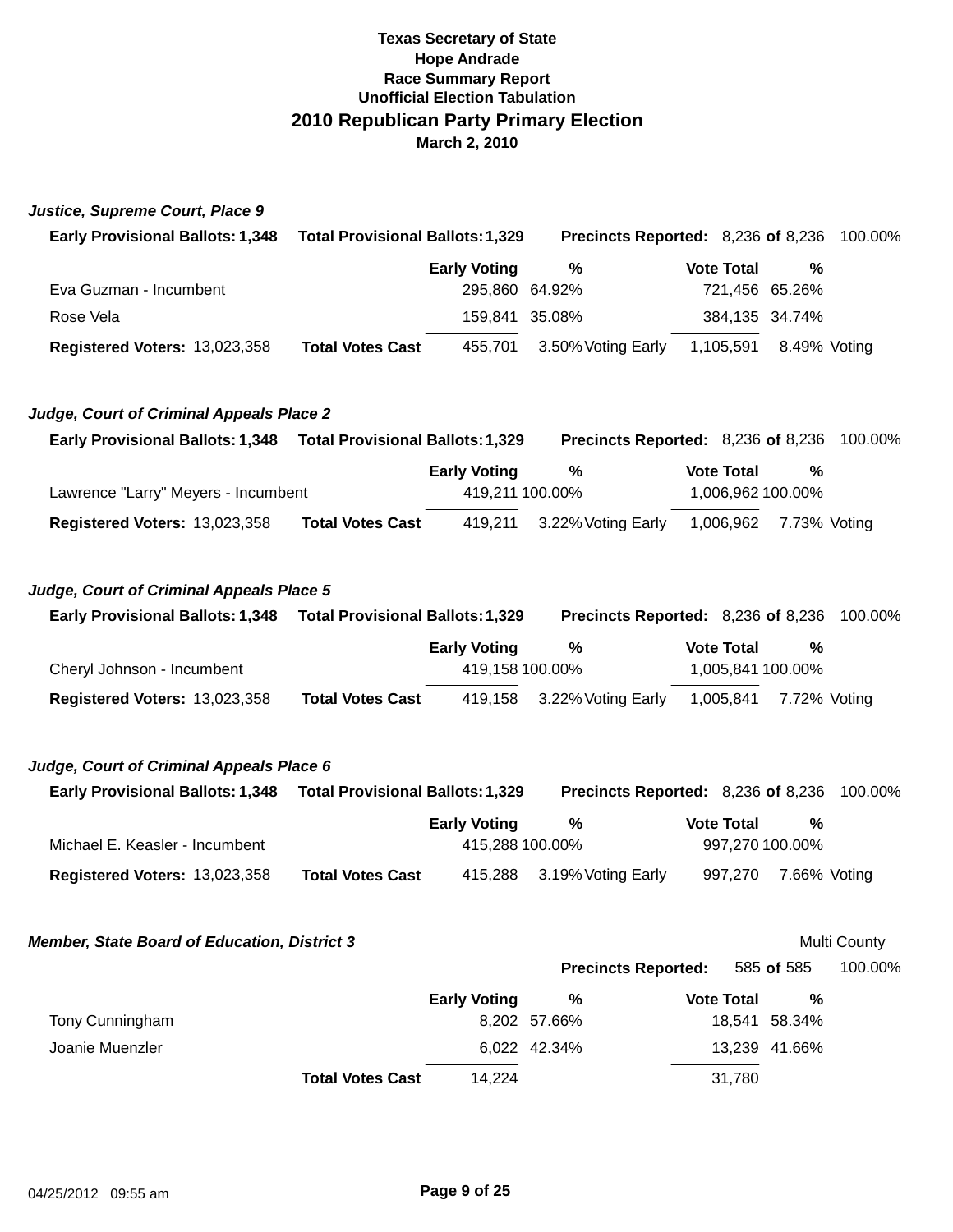| <b>Member, State Board of Education, District 5</b> |                         |                     |                    |                            |                       | Multi County            |
|-----------------------------------------------------|-------------------------|---------------------|--------------------|----------------------------|-----------------------|-------------------------|
|                                                     |                         |                     |                    | <b>Precincts Reported:</b> | 548 of 548            | 100.00%                 |
| Ken Mercer - Incumbent                              |                         | <b>Early Voting</b> | %<br>34,895 68.50% | <b>Vote Total</b>          | $\%$<br>75,369 69.13% |                         |
| Tim Tuggey                                          |                         |                     | 16,043 31.50%      |                            | 33,649 30.87%         |                         |
|                                                     | <b>Total Votes Cast</b> | 50,938              |                    | 109,018                    |                       |                         |
| <b>Member, State Board of Education, District 9</b> |                         |                     |                    |                            |                       | Multi County            |
|                                                     |                         |                     |                    | <b>Precincts Reported:</b> | 744 of 744            | 100.00%                 |
| Don McLeroy - Incumbent                             |                         | <b>Early Voting</b> | %<br>21,755 50.25% | <b>Vote Total</b>          | %<br>57,528 49.63%    |                         |
| <b>Thomas Ratliff</b>                               |                         |                     | 21,536 49.75%      |                            | 58,388 50.37%         |                         |
|                                                     | <b>Total Votes Cast</b> | 43,291              |                    | 115,916                    |                       |                         |
| Member, State Board of Education, District 10       |                         |                     |                    | <b>Precincts Reported:</b> | 595 of 595            | Multi County<br>100.00% |
|                                                     |                         | <b>Early Voting</b> | %                  | <b>Vote Total</b>          | %                     |                         |
| Marsha Farney                                       |                         |                     | 13,750 33.37%      |                            | 37,199 35.51%         |                         |
| Rebecca Osborne                                     |                         |                     | 12,484 30.30%      |                            | 30,561 29.17%         |                         |
| <b>Brian Russell</b>                                |                         |                     | 14,971 36.33%      |                            | 36,996 35.32%         |                         |
|                                                     | <b>Total Votes Cast</b> | 41,205              |                    | 104,756                    |                       |                         |
| Member, State Board of Education, District 12       |                         |                     |                    |                            |                       | Multi County            |
|                                                     |                         |                     |                    | <b>Precincts Reported:</b> | 417 of 417            | 100.00%                 |
| George M. Clayton                                   |                         | <b>Early Voting</b> | %<br>14,302 50.75% | <b>Vote Total</b>          | %<br>37,533 51.83%    |                         |
| Geraldine "Tincy" Miller - Incumbent                |                         |                     | 13,880 49.25%      |                            | 34,889 48.17%         |                         |
|                                                     |                         |                     |                    |                            |                       |                         |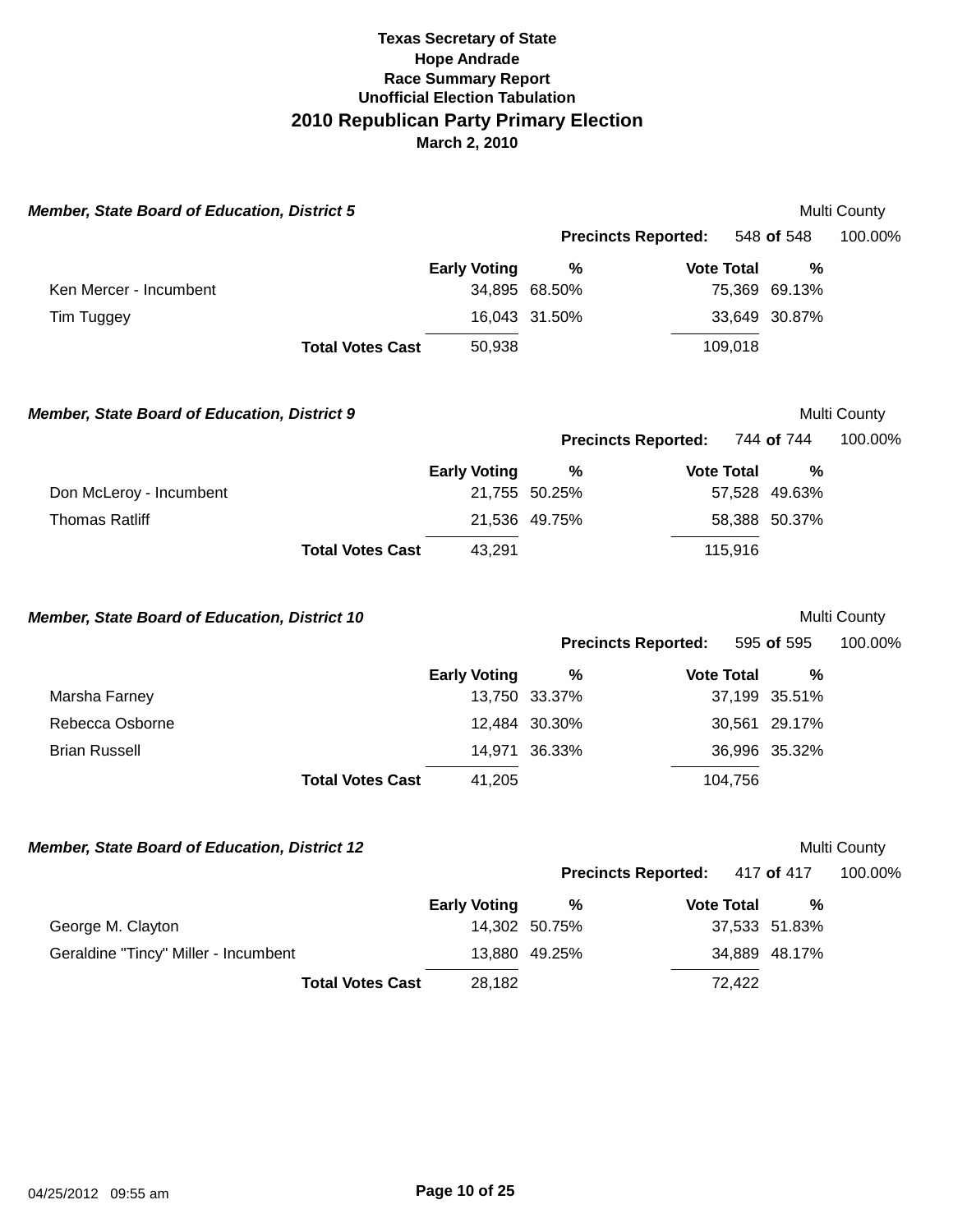| <b>Member, State Board of Education, District 15</b> |                         |                     |                            |                   |               | Multi County |
|------------------------------------------------------|-------------------------|---------------------|----------------------------|-------------------|---------------|--------------|
|                                                      |                         |                     | <b>Precincts Reported:</b> |                   | 772 of 772    | 100.00%      |
|                                                      |                         | <b>Early Voting</b> | $\frac{0}{0}$              | <b>Vote Total</b> | $\frac{0}{0}$ |              |
| Bob Craig - Incumbent                                |                         |                     | 37,276 67.79%              |                   | 75,951 64.29% |              |
| <b>Randy Rives</b>                                   |                         |                     | 17,714 32.21%              |                   | 42,195 35.71% |              |
|                                                      | <b>Total Votes Cast</b> | 54,990              |                            | 118,146           |               |              |
|                                                      |                         |                     |                            |                   |               |              |
| <b>State Senator, District 2</b>                     |                         |                     |                            |                   |               | Multi County |
|                                                      |                         |                     | <b>Precincts Reported:</b> |                   | 301 of 301    | 100.00%      |
|                                                      |                         | <b>Early Voting</b> | %                          | <b>Vote Total</b> | $\%$          |              |
| Robert F. Deuell - Incumbent                         |                         |                     | 14,881 74.21%              |                   | 37,896 70.95% |              |
| Sharon Russell                                       |                         |                     | 5,172 25.79%               |                   | 15,517 29.05% |              |
|                                                      | <b>Total Votes Cast</b> | 20,053              |                            | 53,413            |               |              |
|                                                      |                         |                     |                            |                   |               |              |
| <b>State Senator, District 5</b>                     |                         |                     |                            |                   |               | Multi County |
|                                                      |                         |                     | <b>Precincts Reported:</b> |                   | 386 of 386    | 100.00%      |
|                                                      |                         | <b>Early Voting</b> | $\%$                       | <b>Vote Total</b> | %             |              |
| <b>Ben Bius</b>                                      |                         |                     | 8,182 31.36%               |                   | 22,141 31.74% |              |
| Steve Ogden - Incumbent                              |                         |                     | 17,906 68.64%              |                   | 47,612 68.26% |              |
|                                                      | <b>Total Votes Cast</b> | 26,088              |                            | 69,753            |               |              |
|                                                      |                         |                     |                            |                   |               |              |
| <b>State Senator, District 19</b>                    |                         |                     |                            |                   |               | Multi County |
|                                                      |                         |                     | <b>Precincts Reported:</b> |                   | 278 of 278    | 100.00%      |
|                                                      |                         | <b>Early Voting</b> | %                          | <b>Vote Total</b> | $\frac{0}{0}$ |              |
| Dick Bowen                                           |                         |                     | 6,229 73.35%               |                   | 14,011 73.51% |              |
| Robert Sol Mayer                                     |                         |                     | 2,263 26.65%               |                   | 5,049 26.49%  |              |
|                                                      | <b>Total Votes Cast</b> | 8,492               |                            | 19,060            |               |              |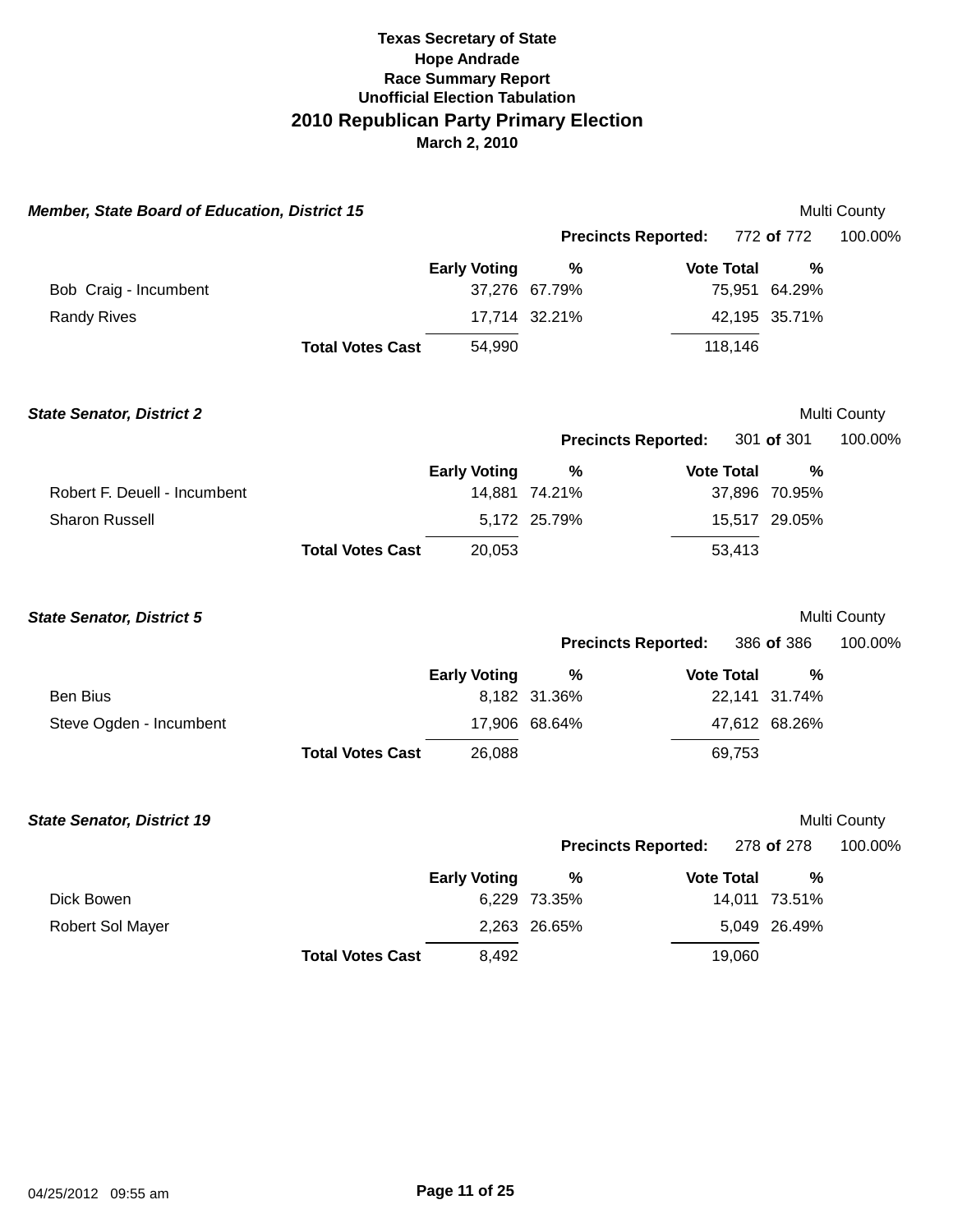| <b>State Senator, District 22</b>      |                         |                     |                            |                   |               | Multi County |
|----------------------------------------|-------------------------|---------------------|----------------------------|-------------------|---------------|--------------|
|                                        |                         |                     | <b>Precincts Reported:</b> |                   | 305 of 305    | 100.00%      |
|                                        |                         | <b>Early Voting</b> | $\%$                       | <b>Vote Total</b> | $\frac{0}{0}$ |              |
| Kip Averitt - Incumbent                |                         |                     | 13,670 61.00%              |                   | 37,682 60.09% |              |
| Darren Yancy                           |                         |                     | 8,740 39.00%               |                   | 25,028 39.91% |              |
|                                        | <b>Total Votes Cast</b> | 22,410              |                            | 62,710            |               |              |
| <b>State Representative District 1</b> |                         |                     |                            |                   |               | Multi County |
|                                        |                         |                     | <b>Precincts Reported:</b> |                   | 77 of 77      | 100.00%      |
|                                        |                         | <b>Early Voting</b> | %                          | <b>Vote Total</b> | %             |              |
| <b>Jack Ballard</b>                    |                         |                     | 698 42.33%                 |                   | 3,821 48.04%  |              |
| George Lavender                        |                         |                     | 951 57.67%                 |                   | 4,132 51.96%  |              |
|                                        | <b>Total Votes Cast</b> | 1,649               |                            | 7,953             |               |              |
| <b>State Representative District 2</b> |                         |                     |                            |                   |               | Multi County |
|                                        |                         |                     | <b>Precincts Reported:</b> |                   | 67 of 67      | 100.00%      |
|                                        |                         | <b>Early Voting</b> | %                          | <b>Vote Total</b> | %             |              |
| Dan Flynn - Incumbent                  |                         |                     | 3,367 65.15%               |                   | 10,810 65.33% |              |
| Richard "Link" Linkenauger             |                         |                     | 1,801 34.85%               |                   | 5,738 34.67%  |              |
|                                        | <b>Total Votes Cast</b> | 5,168               |                            | 16,548            |               |              |
| <b>State Representative District 3</b> |                         |                     |                            |                   |               | Multi County |
|                                        |                         |                     | <b>Precincts Reported:</b> |                   | 98 of 98      | 100.00%      |
|                                        |                         | <b>Early Voting</b> | $\frac{0}{0}$              | <b>Vote Total</b> | $\%$          |              |
| Erwin Cain                             |                         |                     | 2,527 60.12%               |                   | 6,997 60.24%  |              |
| <b>Holland Harper</b>                  |                         |                     | 1,676 39.88%               |                   | 4,618 39.76%  |              |
|                                        | <b>Total Votes Cast</b> | 4,203               |                            | 11,615            |               |              |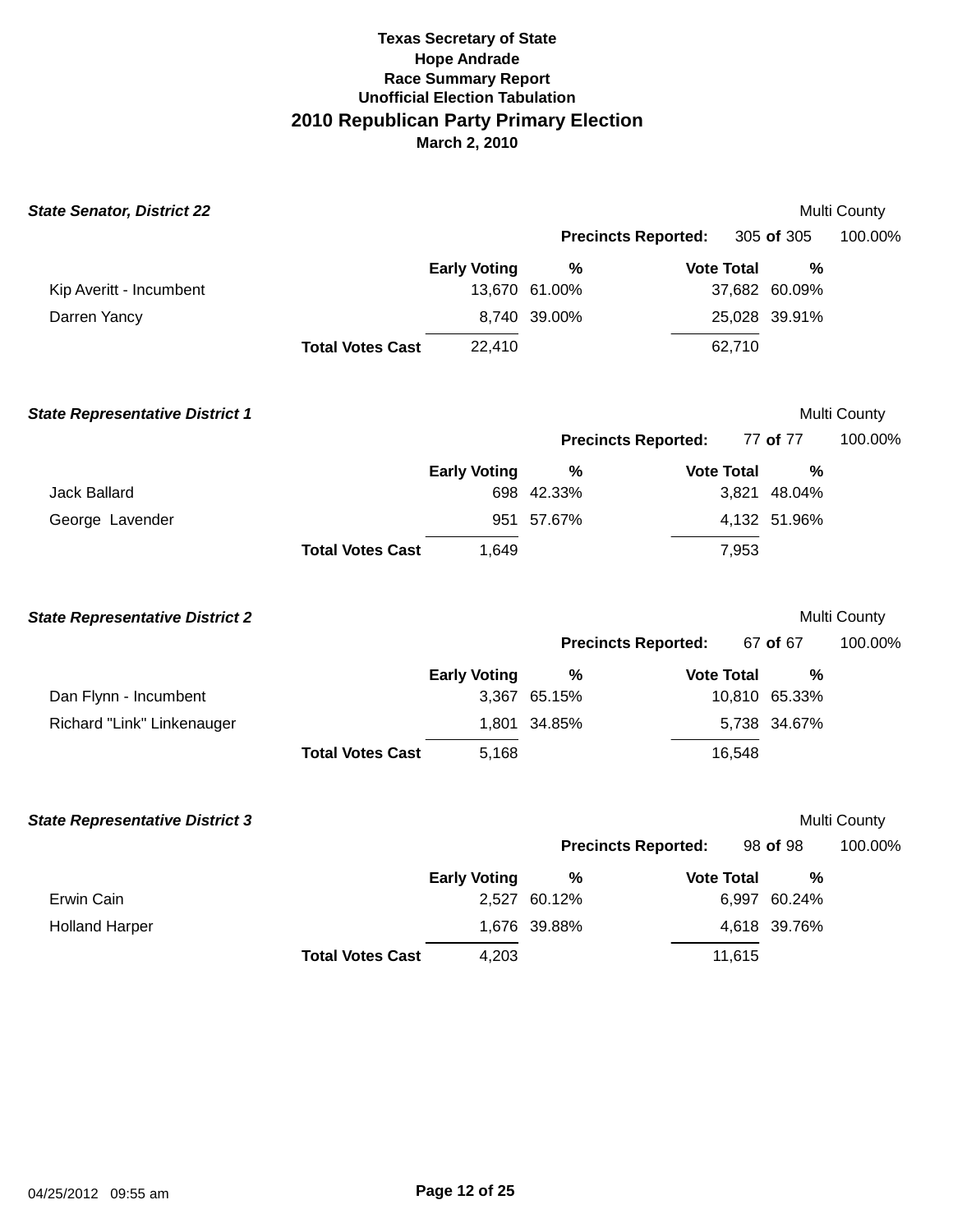| <b>State Representative District 4</b>  |                         |                     |              |                            |              | Multi County         |
|-----------------------------------------|-------------------------|---------------------|--------------|----------------------------|--------------|----------------------|
|                                         |                         |                     |              | <b>Precincts Reported:</b> | 75 of 75     | 100.00%              |
|                                         |                         | <b>Early Voting</b> | %            | <b>Vote Total</b>          | %            |                      |
| Betty Brown - Incumbent                 |                         |                     | 3,542 49.69% |                            | 8,901 49.49% |                      |
| Lance Gooden                            |                         |                     | 3,586 50.31% |                            | 9,084 50.51% |                      |
|                                         | <b>Total Votes Cast</b> | 7,128               |              | 17,985                     |              |                      |
| <b>State Representative District 7</b>  |                         |                     |              |                            |              | Multi County         |
|                                         |                         |                     |              | <b>Precincts Reported:</b> | 38 of 38     | 100.00%              |
|                                         |                         | <b>Early Voting</b> | $\%$         | <b>Vote Total</b>          | %            |                      |
| Tommy Merritt - Incumbent               |                         |                     | 3,070 45.97% |                            | 6,996 47.12% |                      |
| David Simpson                           |                         |                     | 3,608 54.03% |                            | 7,852 52.88% |                      |
|                                         | <b>Total Votes Cast</b> | 6,678               |              | 14,848                     |              |                      |
| <b>State Representative District 11</b> |                         |                     |              |                            |              | Multi County         |
|                                         |                         |                     |              | <b>Precincts Reported:</b> | 95 of 95     | 100.00%              |
|                                         |                         |                     |              |                            |              |                      |
|                                         |                         | <b>Early Voting</b> | %            | <b>Vote Total</b>          | %            |                      |
| <b>Michael Banks</b>                    |                         |                     | 1,314 20.90% |                            | 2,690 17.19% |                      |
| Allan Cain                              |                         |                     | 1,162 18.49% |                            | 3,377 21.58% |                      |
| Chuck Hopson - Incumbent                |                         |                     | 3,810 60.61% |                            | 9,580 61.23% |                      |
|                                         | <b>Total Votes Cast</b> | 6,286               |              | 15,647                     |              |                      |
| <b>State Representative District 14</b> |                         |                     |              |                            |              | <b>Single County</b> |
|                                         |                         |                     |              | <b>Precincts Reported:</b> | 69 of 69     | 100.00%              |
|                                         |                         | <b>Early Voting</b> | %            | <b>Vote Total</b>          | %            |                      |
| <b>Blanche Brick</b>                    |                         |                     | 722 13.26%   |                            | 2,006 12.84% |                      |
| Fred Brown - Incumbent                  |                         |                     | 2,304 42.33% |                            | 6,815 43.62% |                      |
| <b>Rick Davis</b>                       |                         |                     | 954 17.53%   |                            | 2,772 17.74% |                      |
| Gerald "Buddy" Winn                     |                         | 5,443               | 1,463 26.88% | 15,624                     | 4,031 25.80% |                      |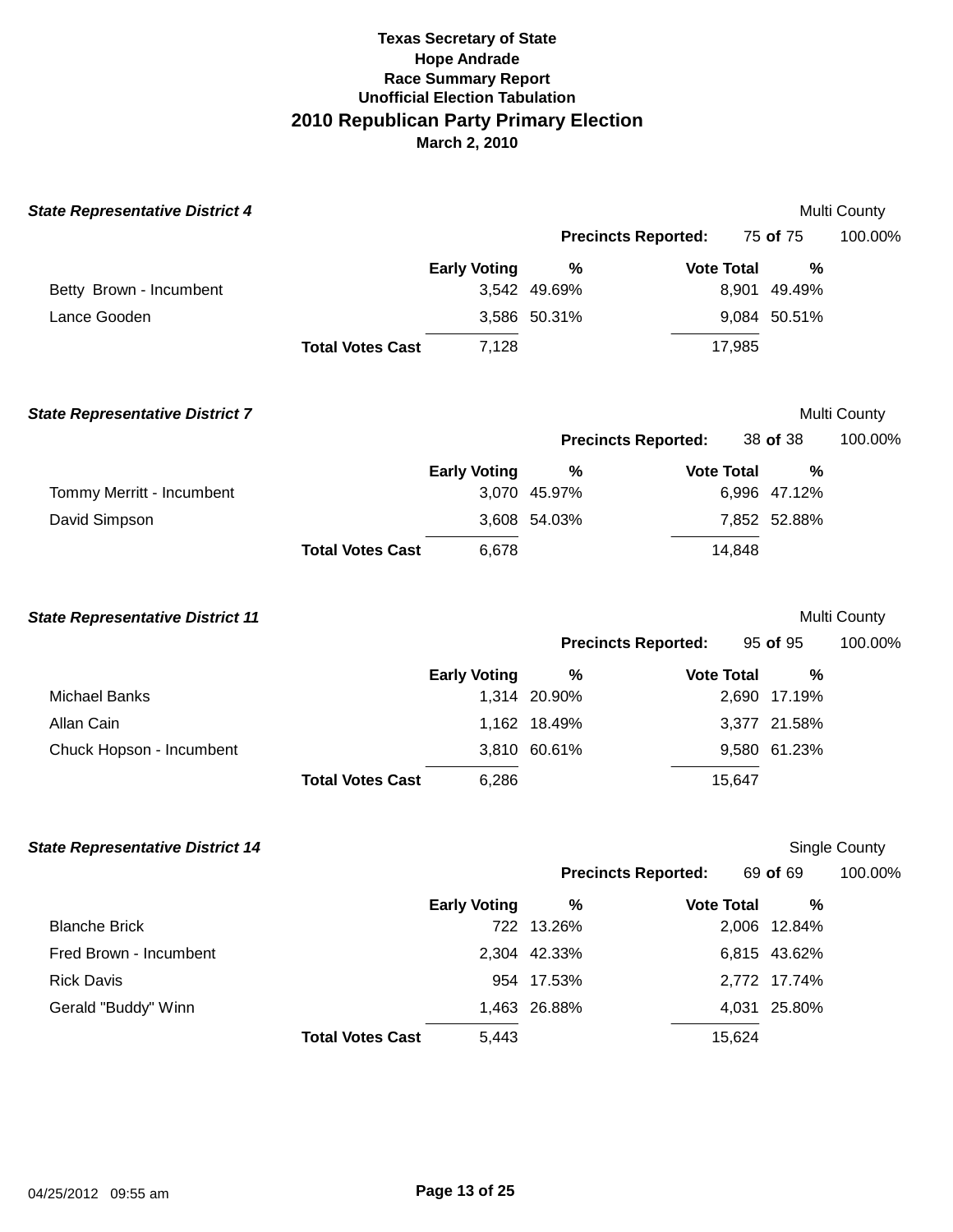| <b>State Representative District 15</b> |                         |                     |                            |                   |                   | Single County |
|-----------------------------------------|-------------------------|---------------------|----------------------------|-------------------|-------------------|---------------|
|                                         |                         |                     | <b>Precincts Reported:</b> |                   | 39 of 39          | 100.00%       |
|                                         |                         | <b>Early Voting</b> | %                          | <b>Vote Total</b> | %                 |               |
| Rob Eissler - Incumbent                 |                         |                     | 5,060 69.72%               |                   | 11,924 70.33%     |               |
| Rob Thomas                              |                         |                     | 2,198 30.28%               |                   | 5,031 29.67%      |               |
|                                         | <b>Total Votes Cast</b> | 7,258               |                            | 16,955            |                   |               |
| <b>State Representative District 20</b> |                         |                     |                            |                   |                   | Multi County  |
|                                         |                         |                     | <b>Precincts Reported:</b> |                   | 63 of 63          | 100.00%       |
| <b>Milton Rister</b>                    |                         | <b>Early Voting</b> | %<br>2,168 22.97%          | <b>Vote Total</b> | %<br>4,678 23.04% |               |
| <b>Charles Schwertner</b>               |                         |                     | 5,369 56.89%               |                   | 11,071 54.52%     |               |
| Stephen Thomas                          |                         |                     | 1,188 12.59%               |                   | 2,732 13.45%      |               |
| Patsy Williams                          |                         | 713                 | 7.55%                      | 1,825             | 8.99%             |               |
|                                         | <b>Total Votes Cast</b> | 9,438               |                            | 20,306            |                   |               |
| <b>State Representative District 33</b> |                         |                     |                            |                   |                   | Multi County  |
|                                         |                         |                     | <b>Precincts Reported:</b> |                   | 44 of 44          | 100.00%       |
|                                         |                         | <b>Early Voting</b> | %                          | <b>Vote Total</b> | %                 |               |
| Nicholas Rodriguez                      |                         |                     | 526 29.57%                 |                   | 1,212 31.55%      |               |
| <b>Raul Torres</b>                      |                         |                     | 1,253 70.43%               |                   | 2,629 68.45%      |               |
|                                         | <b>Total Votes Cast</b> | 1,779               |                            | 3,841             |                   |               |
| <b>State Representative District 44</b> |                         |                     |                            |                   |                   | Multi County  |
|                                         |                         |                     | <b>Precincts Reported:</b> |                   | 81 of 81          | 100.00%       |
|                                         |                         | <b>Early Voting</b> | %                          | <b>Vote Total</b> | %                 |               |
| Edmund Kuempel - Incumbent              |                         |                     | 5,066 76.33%               |                   | 11,697 74.56%     |               |
| Robin Walker                            |                         |                     | 1,571 23.67%               |                   | 3,990 25.44%      |               |
|                                         | <b>Total Votes Cast</b> | 6,637               |                            | 15,687            |                   |               |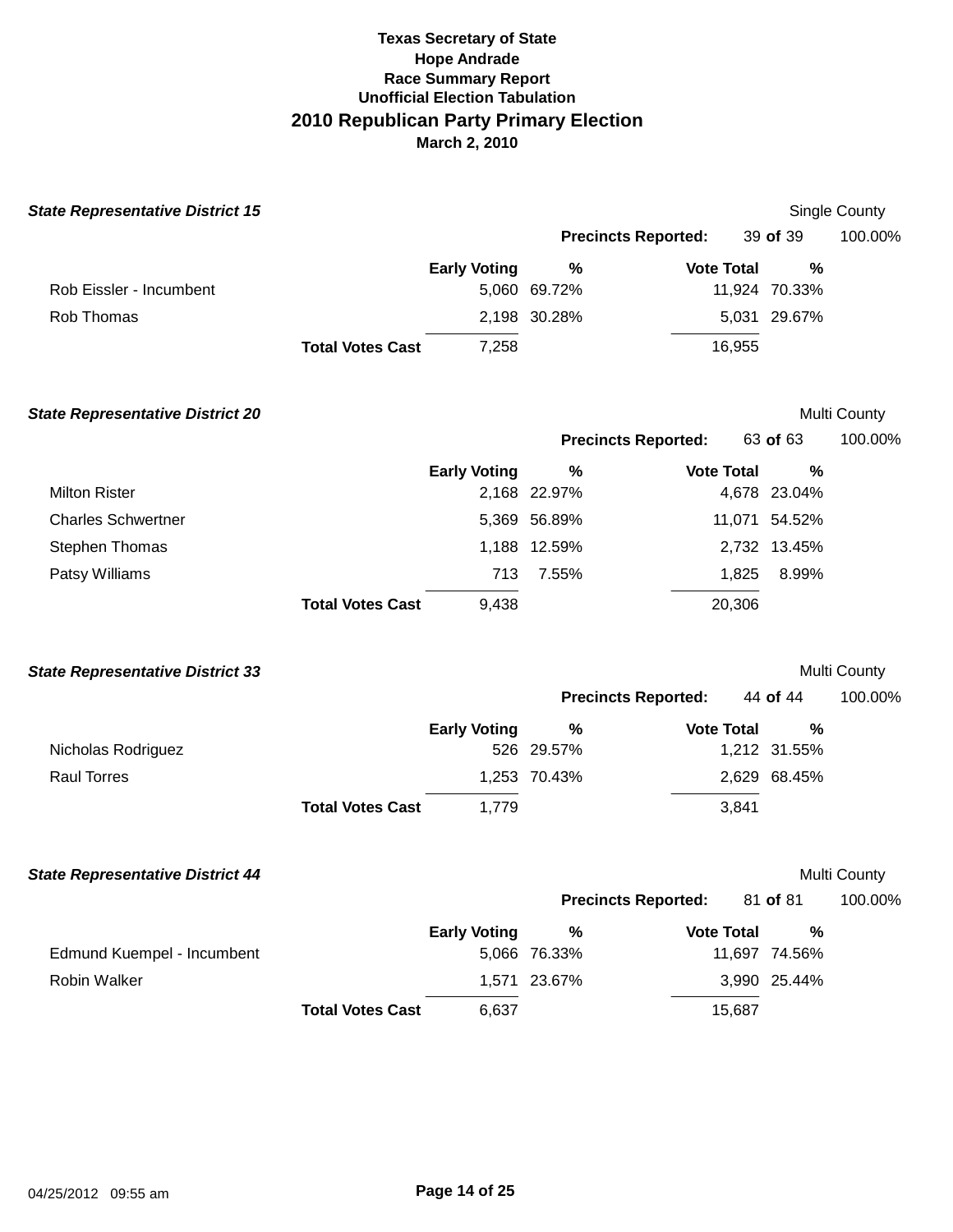| <b>State Representative District 47</b> |                         |                     |                            |                   |               | Single County |
|-----------------------------------------|-------------------------|---------------------|----------------------------|-------------------|---------------|---------------|
|                                         |                         |                     | <b>Precincts Reported:</b> |                   | 43 of 43      | 100.00%       |
|                                         |                         | <b>Early Voting</b> | $\%$                       | <b>Vote Total</b> | %             |               |
| David Sewell                            |                         |                     | 1,491 22.05%               |                   | 3,505 25.02%  |               |
| Holly Turner                            |                         |                     | 2,385 35.27%               |                   | 4,982 35.57%  |               |
| Paul D. Workman                         |                         |                     | 2,887 42.69%               |                   | 5,519 39.40%  |               |
|                                         | <b>Total Votes Cast</b> | 6,763               |                            | 14,006            |               |               |
| <b>State Representative District 50</b> |                         |                     |                            |                   |               | Single County |
|                                         |                         |                     | <b>Precincts Reported:</b> |                   | 40 of 40      | 100.00%       |
|                                         |                         | <b>Early Voting</b> | $\%$                       | <b>Vote Total</b> | %             |               |
| Ryan Lambert                            |                         |                     | 1,056 40.02%               |                   | 2,966 40.11%  |               |
| Pat McGuinness                          |                         |                     | 1,583 59.98%               |                   | 4,429 59.89%  |               |
|                                         | <b>Total Votes Cast</b> | 2,639               |                            | 7,395             |               |               |
| <b>State Representative District 52</b> |                         |                     |                            |                   |               | Single County |
|                                         |                         |                     | <b>Precincts Reported:</b> |                   | 51 of 51      | 100.00%       |
|                                         |                         | <b>Early Voting</b> | $\%$                       | <b>Vote Total</b> | %             |               |
| Stephen Casey                           |                         | 546                 | 13.64%                     |                   | 1,535 14.08%  |               |
| Alyssa Eacono                           |                         | 284                 | 7.09%                      | 825               | 7.57%         |               |
| Larry Gonzales                          |                         |                     | 1,523 38.05%               |                   | 4,091 37.51%  |               |
| John Gordon                             |                         |                     | 1,650 41.22%               |                   | 4,454 40.84%  |               |
|                                         | <b>Total Votes Cast</b> | 4,003               |                            | 10,905            |               |               |
| <b>State Representative District 58</b> |                         |                     |                            |                   |               | Multi County  |
|                                         |                         |                     | <b>Precincts Reported:</b> |                   | 51 of 51      | 100.00%       |
|                                         |                         | <b>Early Voting</b> | %                          | <b>Vote Total</b> | $\%$          |               |
| Rob Orr - Incumbent                     |                         |                     | 3,946 70.13%               |                   | 10,088 68.01% |               |
| <b>Ted Reynolds</b>                     |                         |                     | 1,681 29.87%               |                   | 4,746 31.99%  |               |
|                                         | <b>Total Votes Cast</b> | 5,627               |                            | 14,834            |               |               |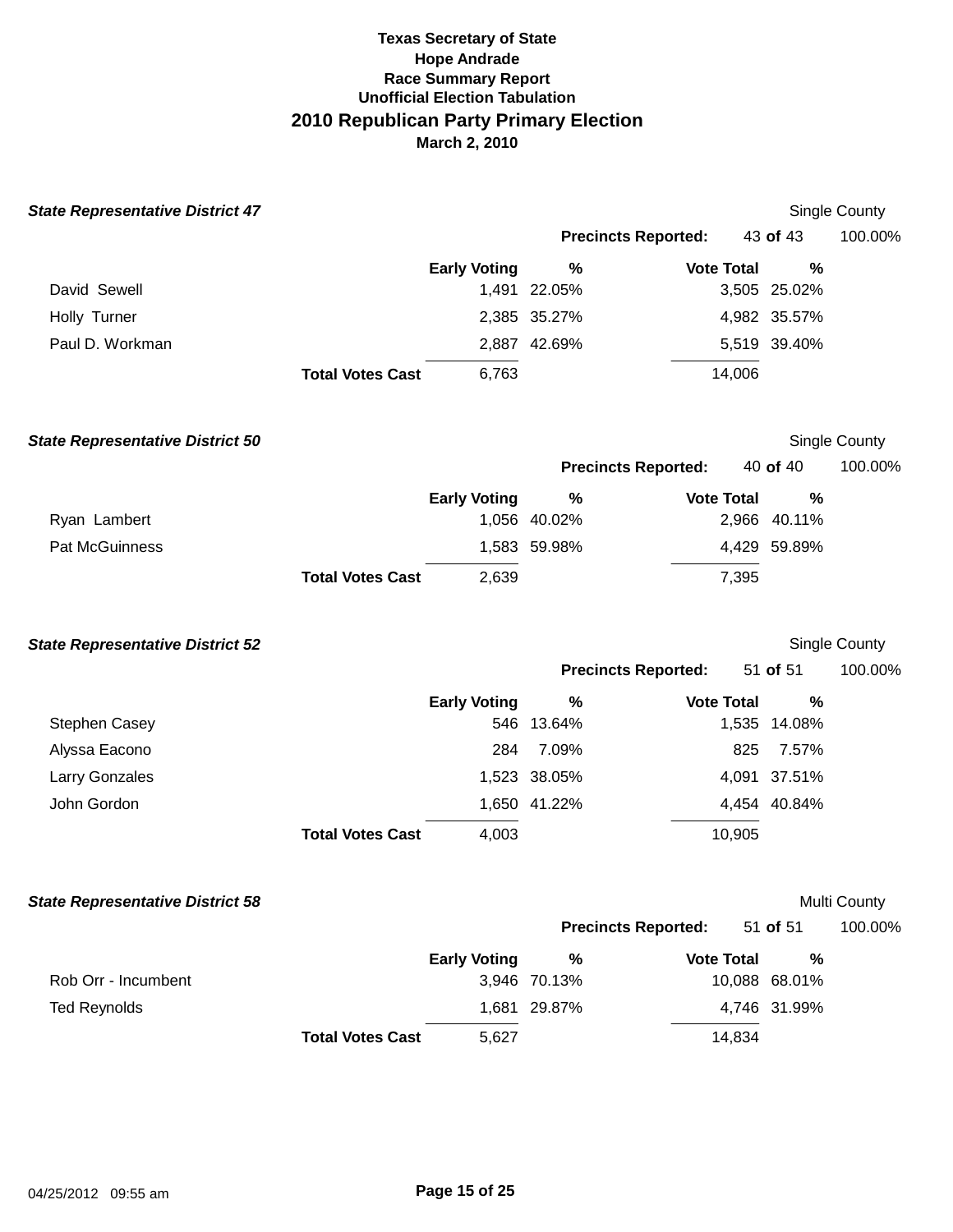| <b>State Representative District 59</b> |                         |                     |                            |                   |              | Multi County  |
|-----------------------------------------|-------------------------|---------------------|----------------------------|-------------------|--------------|---------------|
|                                         |                         |                     | <b>Precincts Reported:</b> |                   | 75 of 75     | 100.00%       |
|                                         |                         | <b>Early Voting</b> | %                          | <b>Vote Total</b> | %            |               |
| Sid Miller - Incumbent                  |                         |                     | 2,823 53.71%               |                   | 7,242 55.82% |               |
| J.D. Sheffield                          |                         |                     | 2,433 46.29%               |                   | 5,731 44.18% |               |
|                                         | <b>Total Votes Cast</b> | 5,256               |                            | 12,973            |              |               |
| <b>State Representative District 64</b> |                         |                     |                            |                   |              | Single County |
|                                         |                         |                     | <b>Precincts Reported:</b> |                   | 43 of 43     | 100.00%       |
|                                         |                         | <b>Early Voting</b> | %                          | <b>Vote Total</b> | %            |               |
| Myra Crownover - Incumbent              |                         |                     | 3,478 72.22%               |                   | 7,590 70.06% |               |
| Kurt Hyde                               |                         |                     | 1,338 27.78%               |                   | 3,243 29.94% |               |
|                                         | <b>Total Votes Cast</b> | 4,816               |                            | 10,833            |              |               |
| <b>State Representative District 65</b> |                         |                     |                            |                   |              | Single County |
|                                         |                         |                     | <b>Precincts Reported:</b> |                   | 39 of 39     | 100.00%       |
|                                         |                         | <b>Early Voting</b> | %                          | <b>Vote Total</b> | %            |               |
| <b>Mike Murphy</b>                      |                         |                     | 2,189 48.72%               |                   | 4,736 47.07% |               |
| <b>Burt Solomons - Incumbent</b>        |                         |                     | 2,304 51.28%               |                   | 5,326 52.93% |               |
|                                         | <b>Total Votes Cast</b> | 4,493               |                            | 10,062            |              |               |
| <b>State Representative District 66</b> |                         |                     |                            |                   |              | Single County |
|                                         |                         |                     | <b>Precincts Reported:</b> |                   | 39 of 39     | 100.00%       |
|                                         |                         | <b>Early Voting</b> | %                          | <b>Vote Total</b> | %            |               |
| Mabrie Jackson                          |                         |                     | 3,146 43.25%               |                   | 5,616 41.05% |               |
| Wayne Richard                           |                         |                     | 1,805 24.81%               |                   | 3,485 25.47% |               |
| Van Taylor                              |                         |                     | 2,323 31.94%               |                   | 4,581 33.48% |               |
|                                         | <b>Total Votes Cast</b> | 7,274               |                            | 13,682            |              |               |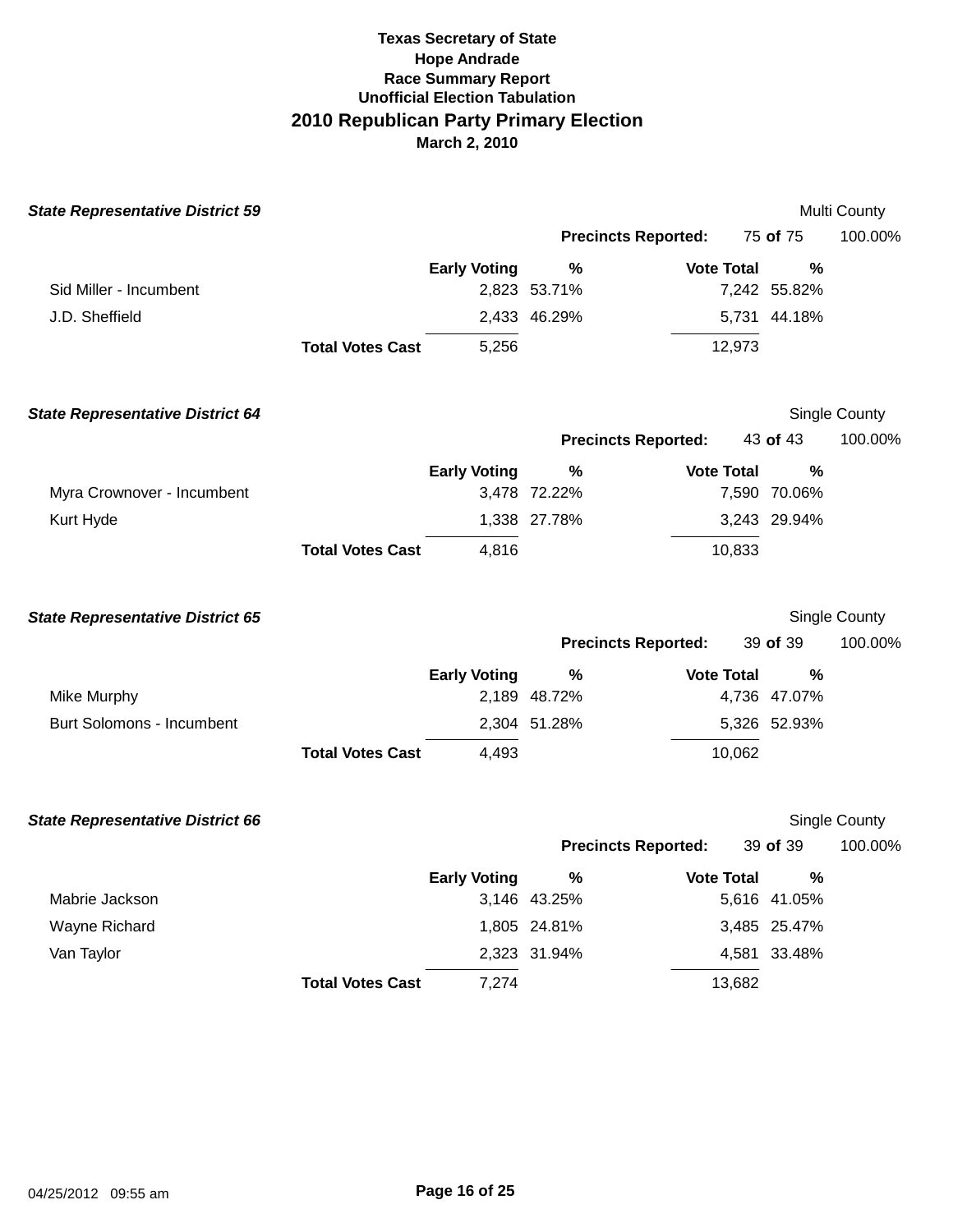| <b>State Representative District 69</b> |                         |                     |                            |                   |                   | Multi County  |
|-----------------------------------------|-------------------------|---------------------|----------------------------|-------------------|-------------------|---------------|
|                                         |                         |                     | <b>Precincts Reported:</b> |                   | 51 of 51          | 100.00%       |
|                                         |                         | <b>Early Voting</b> | $\%$                       | <b>Vote Total</b> | %                 |               |
| Joe Clement                             |                         |                     | 2,660 41.11%               |                   | 5,743 40.39%      |               |
| Lanham Lyne                             |                         |                     | 3,810 58.89%               |                   | 8,476 59.61%      |               |
|                                         | <b>Total Votes Cast</b> | 6,470               |                            | 14,219            |                   |               |
| <b>State Representative District 74</b> |                         |                     |                            |                   |                   | Multi County  |
|                                         |                         |                     | <b>Precincts Reported:</b> |                   | 76 of 76          | 100.00%       |
|                                         |                         | <b>Early Voting</b> | %                          | <b>Vote Total</b> | %                 |               |
| Yolanda Sotelo Garza                    |                         |                     | 398 19.90%                 |                   | 1,110 23.11%      |               |
| Thomas (T.C.) Kincaid, Jr.              |                         |                     | 1,602 80.10%               |                   | 3,693 76.89%      |               |
|                                         | <b>Total Votes Cast</b> | 2,000               |                            | 4,803             |                   |               |
| <b>State Representative District 78</b> |                         |                     |                            |                   |                   | Single County |
|                                         |                         |                     | <b>Precincts Reported:</b> |                   | 37 of 37          | 100.00%       |
|                                         |                         | <b>Early Voting</b> | $\%$                       | <b>Vote Total</b> | %                 |               |
| L. Rene Diaz                            |                         | 160                 | 3.92%                      | 275               | 3.51%             |               |
| Jay Kleberg                             |                         |                     | 1,860 45.52%               |                   | 3,464 44.27%      |               |
| Dee Margo                               |                         |                     | 2,066 50.56%               |                   | 4,086 52.22%      |               |
|                                         | <b>Total Votes Cast</b> | 4,086               |                            | 7,825             |                   |               |
| <b>State Representative District 83</b> |                         |                     |                            |                   |                   | Multi County  |
|                                         |                         |                     | <b>Precincts Reported:</b> |                   | 85 of 85          | 100.00%       |
| Zach Brady                              |                         | <b>Early Voting</b> | %<br>4,455 28.05%          | <b>Vote Total</b> | %<br>7,302 28.80% |               |
| Delwin Jones - Incumbent                |                         |                     | 6,135 38.63%               |                   | 9,929 39.16%      |               |
| <b>Charles Perry</b>                    |                         |                     | 5,291 33.32%               |                   | 8,122 32.04%      |               |
|                                         | <b>Total Votes Cast</b> | 15,881              |                            | 25,353            |                   |               |
|                                         |                         |                     |                            |                   |                   |               |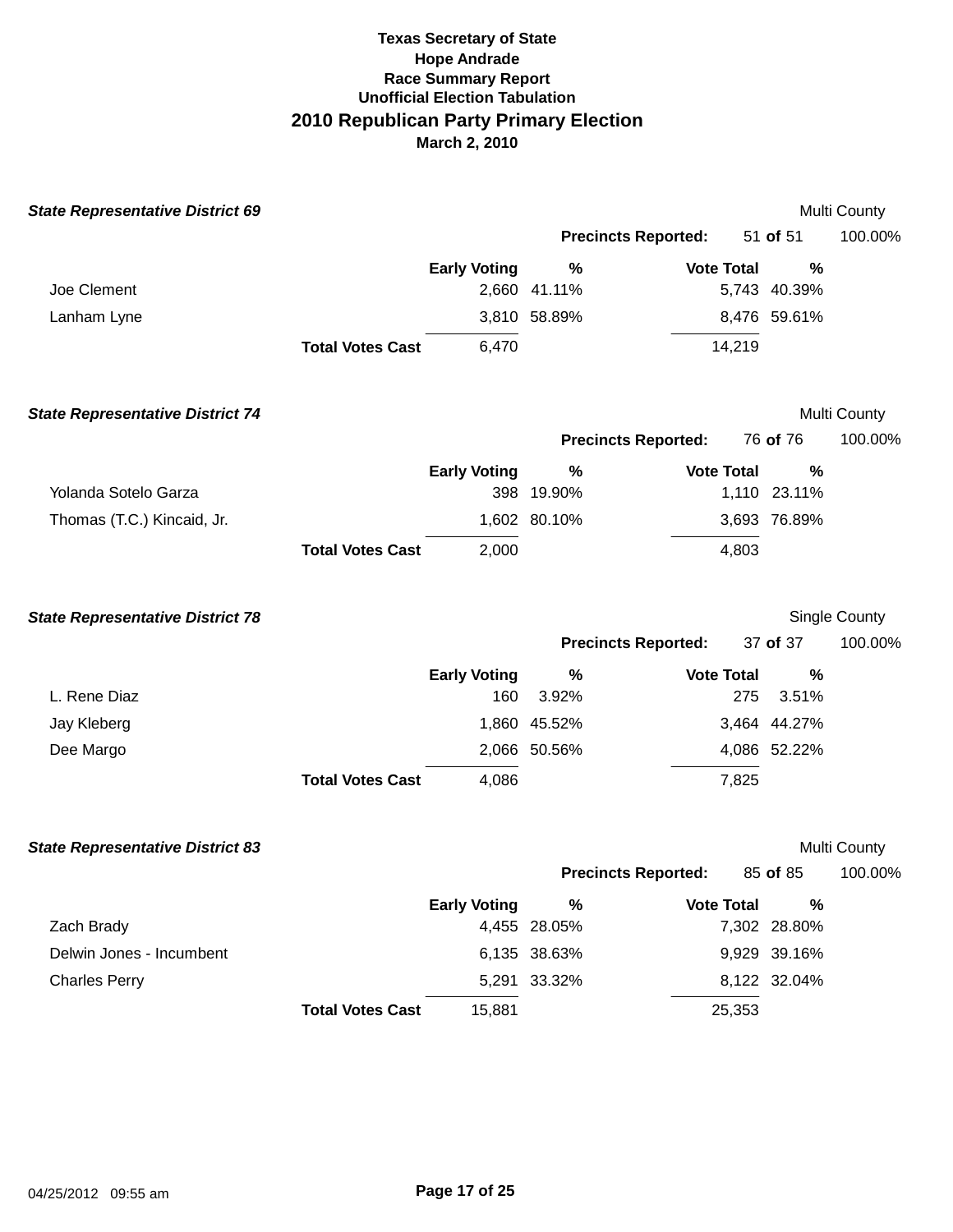| <b>State Representative District 84</b> |                         |                     |                            |                   |                   | <b>Single County</b> |
|-----------------------------------------|-------------------------|---------------------|----------------------------|-------------------|-------------------|----------------------|
|                                         |                         |                     | <b>Precincts Reported:</b> |                   | 49 of 49          | 100.00%              |
| John Frullo                             |                         | <b>Early Voting</b> | %<br>3,224 40.69%          | <b>Vote Total</b> | %<br>4,992 43.05% |                      |
| Mark Griffin                            |                         |                     | 4,065 51.31%               |                   | 5,652 48.74%      |                      |
| <b>Ysidro Gutierrez</b>                 |                         | 634                 | 8.00%                      | 952               | 8.21%             |                      |
|                                         | <b>Total Votes Cast</b> | 7,923               |                            | 11,596            |                   |                      |
| <b>State Representative District 85</b> |                         |                     |                            |                   |                   | Multi County         |
|                                         |                         |                     | <b>Precincts Reported:</b> |                   | 139 of 139        | 100.00%              |
| David Andrews                           |                         | <b>Early Voting</b> | %<br>1,532 32.92%          | <b>Vote Total</b> | %<br>3,800 34.44% |                      |
| Jim Landtroop                           |                         |                     | 3,121 67.08%               |                   | 7,234 65.56%      |                      |
|                                         | <b>Total Votes Cast</b> | 4,653               |                            | 11,034            |                   |                      |
| <b>State Representative District 87</b> |                         |                     |                            |                   |                   | Multi County         |
|                                         |                         |                     | <b>Precincts Reported:</b> |                   | 40 of 40          | 100.00%              |
|                                         |                         | <b>Early Voting</b> | %                          | <b>Vote Total</b> | %                 |                      |
| Victor Leal                             |                         |                     | 2,167 46.05%               |                   | 5,166 44.84%      |                      |
| <b>Four Price</b>                       |                         |                     | 2,539 53.95%               |                   | 6,354 55.16%      |                      |
|                                         | <b>Total Votes Cast</b> | 4,706               |                            | 11,520            |                   |                      |
| <b>State Representative District 91</b> |                         |                     |                            |                   |                   | Single County        |
|                                         |                         |                     | <b>Precincts Reported:</b> |                   | 66 of 66          | 100.00%              |
| Kelly Hancock - Incumbent               |                         | <b>Early Voting</b> | %<br>2,767 75.75%          | <b>Vote Total</b> | %<br>6,952 75.36% |                      |
| <b>Charles Scoma</b>                    |                         |                     | 886 24.25%                 |                   | 2,273 24.64%      |                      |
|                                         | <b>Total Votes Cast</b> | 3,653               |                            | 9,225             |                   |                      |
|                                         |                         |                     |                            |                   |                   |                      |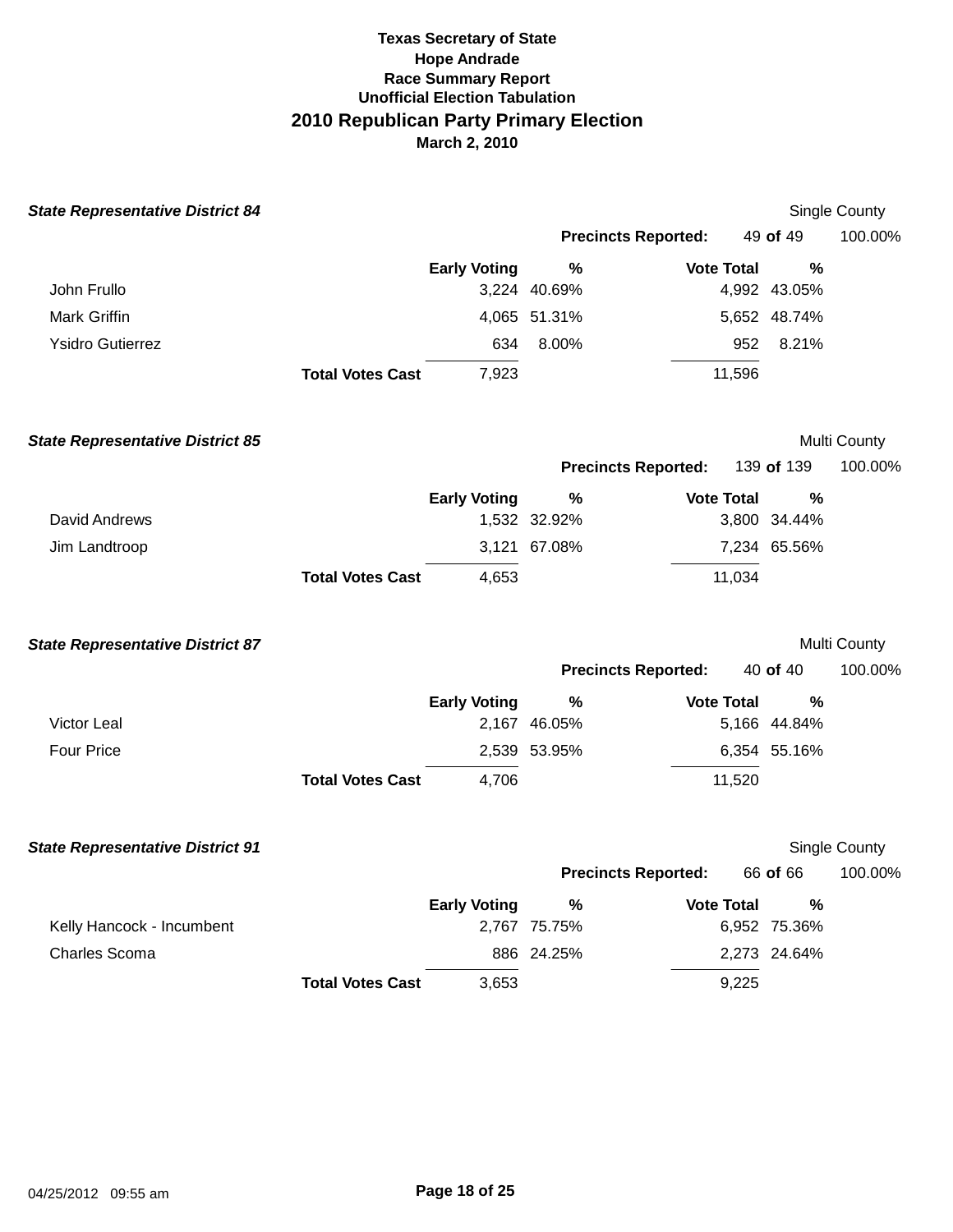| <b>State Representative District 92</b> |                         |                     |                            |                   |                   | Single County |
|-----------------------------------------|-------------------------|---------------------|----------------------------|-------------------|-------------------|---------------|
|                                         |                         |                     | <b>Precincts Reported:</b> |                   | 70 of 70          | 100.00%       |
|                                         |                         | <b>Early Voting</b> | $\%$                       | <b>Vote Total</b> | %                 |               |
| Jeff Cason                              |                         |                     | 2,079 42.73%               |                   | 4,600 40.66%      |               |
| <b>Todd Smith - Incumbent</b>           |                         |                     | 2,786 57.27%               |                   | 6,712 59.34%      |               |
|                                         | <b>Total Votes Cast</b> | 4,865               |                            | 11,312            |                   |               |
| <b>State Representative District 93</b> |                         |                     |                            |                   |                   | Single County |
|                                         |                         |                     | <b>Precincts Reported:</b> |                   | 52 of 52          | 100.00%       |
| <b>Bill Burch</b>                       |                         | <b>Early Voting</b> | %<br>1,156 49.98%          | <b>Vote Total</b> | %<br>2,621 48.95% |               |
| Barbara Nash                            |                         |                     | 1,157 50.02%               |                   | 2,733 51.05%      |               |
|                                         | <b>Total Votes Cast</b> | 2,313               |                            | 5,354             |                   |               |
| <b>State Representative District 96</b> |                         |                     |                            |                   |                   | Single County |
|                                         |                         |                     | <b>Precincts Reported:</b> |                   | 56 of 56          | 100.00%       |
|                                         |                         | <b>Early Voting</b> | %                          | <b>Vote Total</b> | %                 |               |
| Joy Keller                              |                         |                     | 1,558 36.49%               |                   | 3,857 35.94%      |               |
| <b>Bill Zedler</b>                      |                         |                     | 2,712 63.51%               |                   | 6,875 64.06%      |               |
|                                         | <b>Total Votes Cast</b> | 4,270               |                            | 10,732            |                   |               |
| <b>State Representative District 98</b> |                         |                     |                            |                   |                   | Single County |
|                                         |                         |                     | <b>Precincts Reported:</b> |                   | 63 of 63          | 100.00%       |
| Giovanni Capriglione                    |                         | <b>Early Voting</b> | %<br>1,491 21.23%          | <b>Vote Total</b> | %<br>3,902 23.04% |               |
| <b>Rich DeOtte</b>                      |                         |                     | 977 13.91%                 |                   | 2,211 13.05%      |               |
| Diane Thorpe                            |                         |                     | 794 11.31%                 |                   | 2,001 11.81%      |               |
| Vicki Truitt - Incumbent                |                         |                     | 3,761 53.55%               |                   | 8,823 52.09%      |               |
|                                         | <b>Total Votes Cast</b> | 7,023               |                            | 16,937            |                   |               |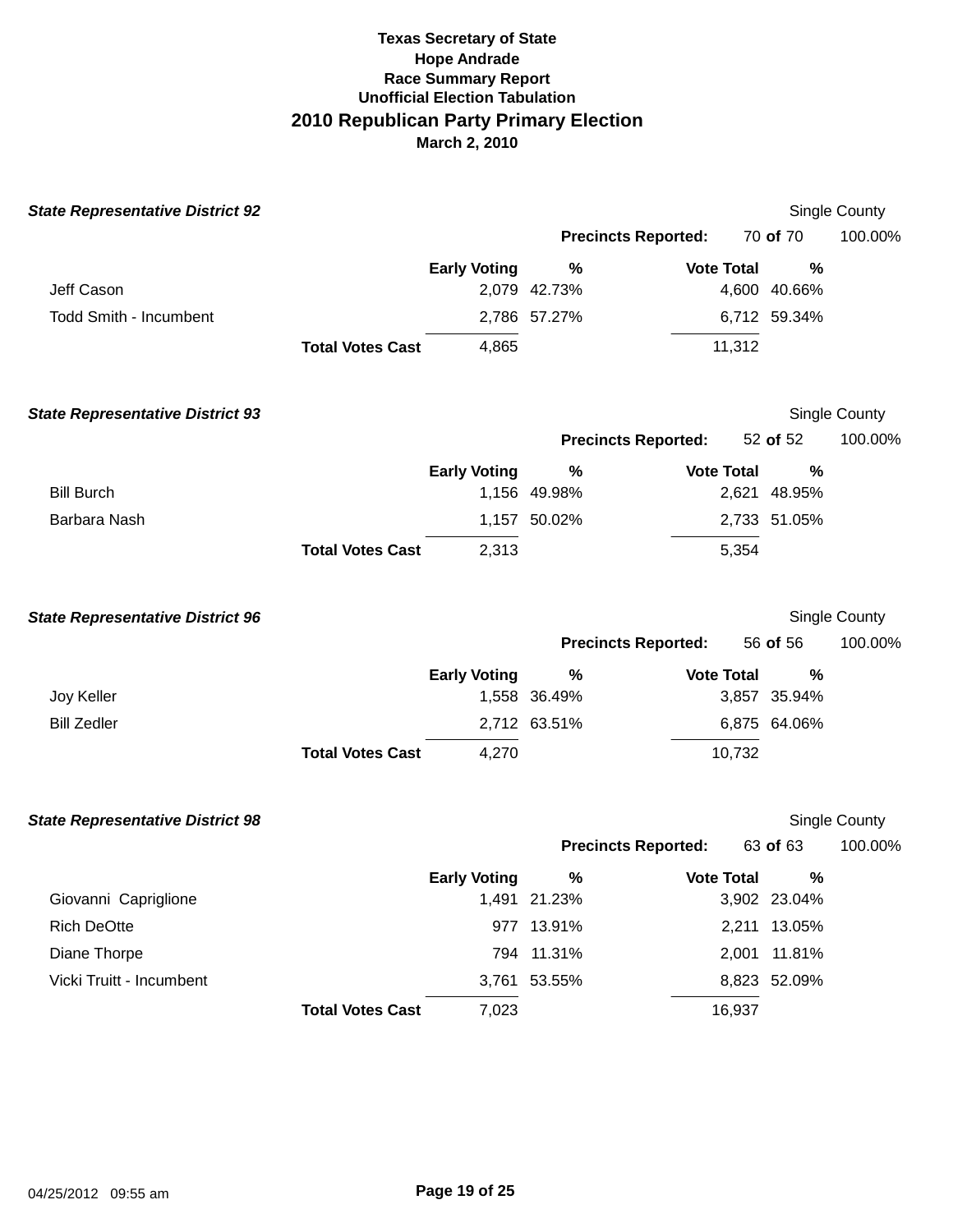| <b>State Representative District 99</b>  |                         |                     |                            |                   |                   | Single County |
|------------------------------------------|-------------------------|---------------------|----------------------------|-------------------|-------------------|---------------|
|                                          |                         |                     | <b>Precincts Reported:</b> |                   | 71 of 71          | 100.00%       |
| Charlie Geren - Incumbent                |                         | <b>Early Voting</b> | $\%$<br>2,840 57.94%       | <b>Vote Total</b> | %<br>8,033 57.59% |               |
| <b>Matt Krause</b>                       |                         |                     | 2,062 42.06%               |                   | 5,915 42.41%      |               |
|                                          | <b>Total Votes Cast</b> | 4,902               |                            | 13,948            |                   |               |
| <b>State Representative District 101</b> |                         |                     |                            |                   |                   | Single County |
|                                          |                         |                     | <b>Precincts Reported:</b> |                   | 41 of 41          | 100.00%       |
| <b>Cindy Burkett</b>                     |                         | <b>Early Voting</b> | $\%$<br>1,441 49.20%       | <b>Vote Total</b> | %<br>3,539 50.41% |               |
| Thomas Latham                            |                         |                     | 476 16.25%                 |                   | 1,153 16.42%      |               |
| <b>Greg Noschese</b>                     |                         |                     | 1,012 34.55%               |                   | 2,328 33.16%      |               |
|                                          | <b>Total Votes Cast</b> | 2,929               |                            | 7,020             |                   |               |
| <b>State Representative District 102</b> |                         |                     |                            |                   |                   | Single County |
|                                          |                         |                     | <b>Precincts Reported:</b> |                   | 38 of 38          | 100.00%       |
|                                          |                         | <b>Early Voting</b> | $\%$                       | <b>Vote Total</b> | %                 |               |
| <b>Geoff Bailey</b>                      |                         |                     | 586 21.93%                 |                   | 1,831 26.37%      |               |
| Stefani Carter                           |                         |                     | 2,086 78.07%               |                   | 5,112 73.63%      |               |
|                                          | <b>Total Votes Cast</b> | 2,672               |                            | 6,943             |                   |               |
| <b>State Representative District 119</b> |                         |                     |                            |                   |                   | Single County |
|                                          |                         |                     | <b>Precincts Reported:</b> |                   | 70 of 70          | 100.00%       |
|                                          |                         | <b>Early Voting</b> | %                          | <b>Vote Total</b> | %                 |               |
| Juan J. Hinojosa                         |                         |                     | 446 30.99%                 |                   | 931 32.79%        |               |
| Michael E. Holdman                       |                         |                     | 993 69.01%                 |                   | 1,908 67.21%      |               |
|                                          | <b>Total Votes Cast</b> | 1,439               |                            | 2,839             |                   |               |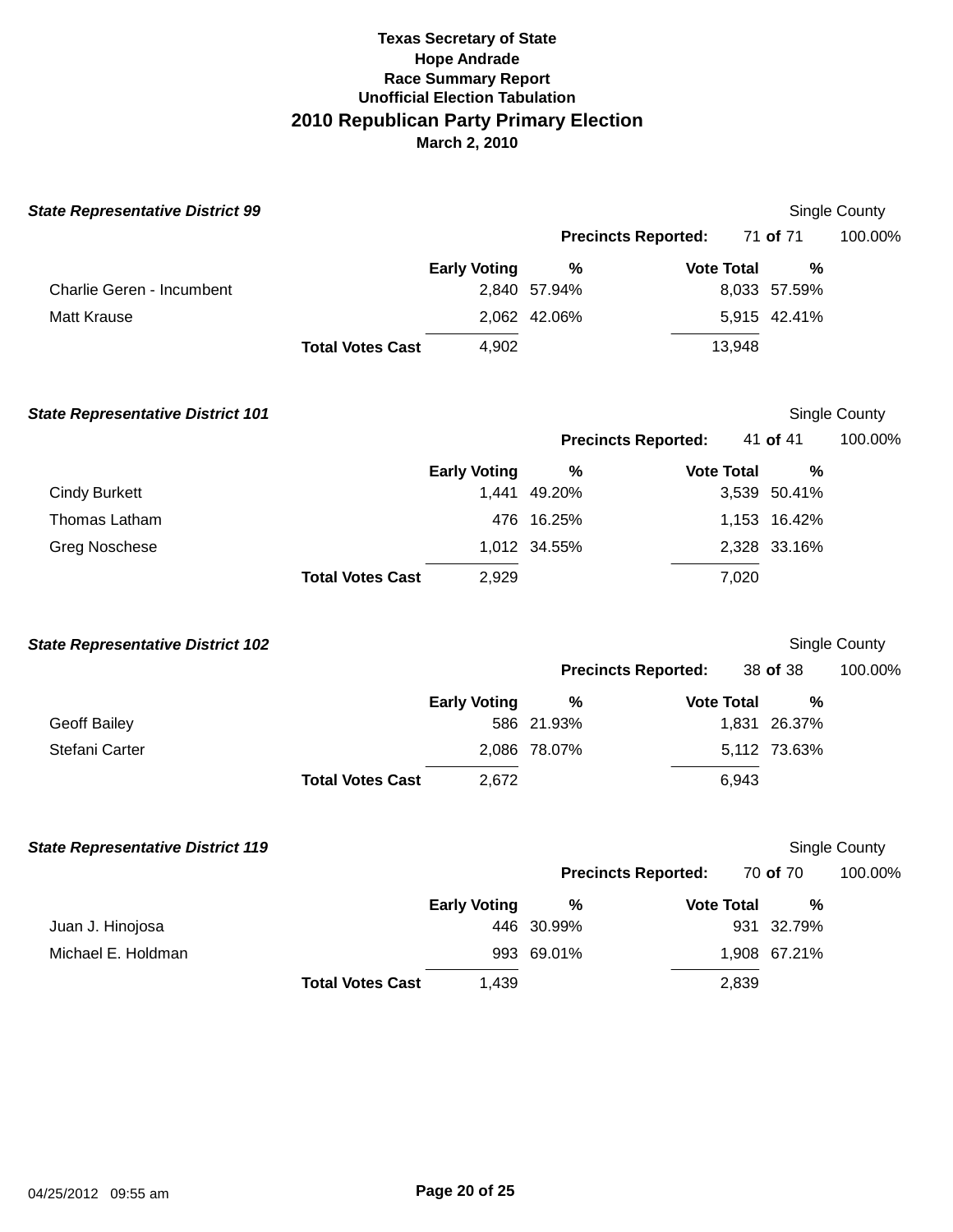| <b>State Representative District 122</b> |                         |                     |                            |                   |                   | Single County        |
|------------------------------------------|-------------------------|---------------------|----------------------------|-------------------|-------------------|----------------------|
|                                          |                         |                     | <b>Precincts Reported:</b> |                   | 74 of 74          | 100.00%              |
|                                          |                         | <b>Early Voting</b> | $\%$                       | <b>Vote Total</b> | %                 |                      |
| Denise Barnhill                          |                         |                     | 1,456 14.60%               |                   | 3,225 16.04%      |                      |
| Lyle Larson                              |                         |                     | 8,517 85.40%               |                   | 16,882 83.96%     |                      |
|                                          | <b>Total Votes Cast</b> | 9,973               |                            | 20,107            |                   |                      |
| <b>State Representative District 127</b> |                         |                     |                            |                   |                   | Single County        |
|                                          |                         |                     | <b>Precincts Reported:</b> |                   | 35 of 35          | 100.00%              |
| Martin Basaldua                          |                         | <b>Early Voting</b> | %<br>710 10.25%            | <b>Vote Total</b> | %<br>1,954 12.77% |                      |
| Susan Curling                            |                         |                     | 1,446 20.87%               |                   | 3,061 20.01%      |                      |
| Dan Huberty                              |                         |                     | 3,567 51.47%               |                   | 7,455 48.74%      |                      |
| Addie Wiseman                            |                         |                     | 1,207 17.42%               |                   | 2,827 18.48%      |                      |
|                                          | <b>Total Votes Cast</b> | 6,930               |                            | 15,297            |                   |                      |
| <b>State Representative District 129</b> |                         |                     |                            |                   |                   | Single County        |
|                                          |                         |                     | <b>Precincts Reported:</b> |                   | 38 of 38          | 100.00%              |
|                                          |                         | <b>Early Voting</b> | $\%$                       | <b>Vote Total</b> | %                 |                      |
| John E. Davis - Incumbent                |                         |                     | 2,941 86.76%               |                   | 7,214 84.68%      |                      |
| <b>Mary Huls</b>                         |                         |                     | 449 13.24%                 |                   | 1,305 15.32%      |                      |
|                                          | <b>Total Votes Cast</b> | 3,390               |                            | 8,519             |                   |                      |
| <b>State Representative District 134</b> |                         |                     |                            |                   |                   | <b>Single County</b> |
|                                          |                         |                     | <b>Precincts Reported:</b> |                   | 52 of 52          | 100.00%              |
|                                          |                         | <b>Early Voting</b> | %                          | <b>Vote Total</b> | $\%$              |                      |
| Sarah Davis                              |                         |                     | 1,531 54.21%               |                   | 4,379 54.55%      |                      |
| <b>Bonnie Parker</b>                     |                         |                     | 1,293 45.79%               |                   | 3,648 45.45%      |                      |
|                                          | <b>Total Votes Cast</b> | 2,824               |                            | 8,027             |                   |                      |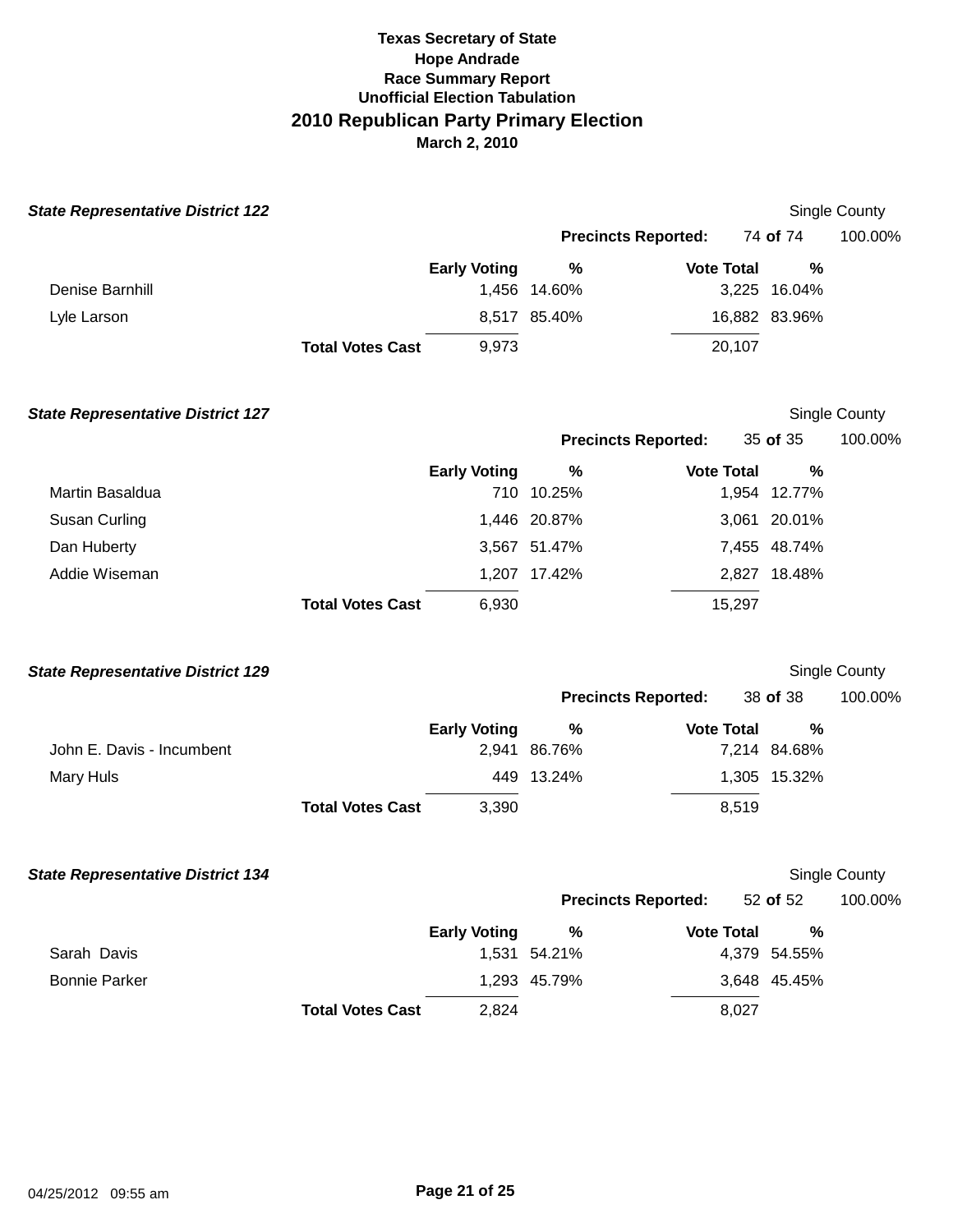| <b>State Representative District 148</b>            |                         |                     |               |                                    |                | Single County |
|-----------------------------------------------------|-------------------------|---------------------|---------------|------------------------------------|----------------|---------------|
|                                                     |                         |                     |               | <b>Precincts Reported:</b>         | 37 of 37       | 100.00%       |
|                                                     |                         | <b>Early Voting</b> | %             | <b>Vote Total</b>                  | $\%$           |               |
| Howard H. Gano Jr.                                  |                         |                     | 479 51.01%    |                                    | 1,139 46.26%   |               |
| Fernando Herrera                                    |                         |                     | 460 48.99%    |                                    | 1,323 53.74%   |               |
|                                                     | <b>Total Votes Cast</b> | 939                 |               | 2,462                              |                |               |
| <b>State Representative District 149</b>            |                         |                     |               |                                    |                | Single County |
|                                                     |                         |                     |               | <b>Precincts Reported:</b>         | 23 of 23       | 100.00%       |
|                                                     |                         | <b>Early Voting</b> | $\%$          | <b>Vote Total</b>                  | $\%$           |               |
| Bryan Le                                            |                         |                     | 587 24.98%    |                                    | 1,000 20.73%   |               |
| Jack O'Connor                                       |                         |                     | 943 40.13%    |                                    | 2,190 45.40%   |               |
| Dianne Williams                                     |                         |                     | 820 34.89%    |                                    | 1,634 33.87%   |               |
|                                                     | <b>Total Votes Cast</b> | 2,350               |               | 4,824                              |                |               |
| <b>Chief Justice, 6th Court of Appeals District</b> |                         |                     |               |                                    |                | Multi County  |
|                                                     |                         |                     |               | <b>Precincts Reported:</b>         | 360 of 360     | 100.00%       |
|                                                     |                         | <b>Early Voting</b> | %             | <b>Vote Total</b>                  | $\%$           |               |
| H.D. Bailey                                         |                         |                     | 8,653 48.14%  |                                    | 25,026 48.46%  |               |
| Josh Morriss - Incumbent                            |                         |                     | 9,320 51.86%  |                                    | 26,612 51.54%  |               |
|                                                     | <b>Total Votes Cast</b> | 17,973              |               | 51,638                             |                |               |
| Justice, 1st Court of Appeals District, Place 4     |                         |                     |               |                                    |                | Multi County  |
|                                                     |                         |                     |               | Precincts Reported: 1,321 of 1,321 |                | 100.00%       |
|                                                     |                         | <b>Early Voting</b> | %             | <b>Vote Total</b>                  | %              |               |
| Evelyn Keyes - Incumbent                            |                         |                     | 52,589 66.10% |                                    | 120,368 63.21% |               |
| Don Self                                            |                         |                     | 26,976 33.90% |                                    | 70,066 36.79%  |               |
|                                                     | <b>Total Votes Cast</b> | 79,565              |               | 190,434                            |                |               |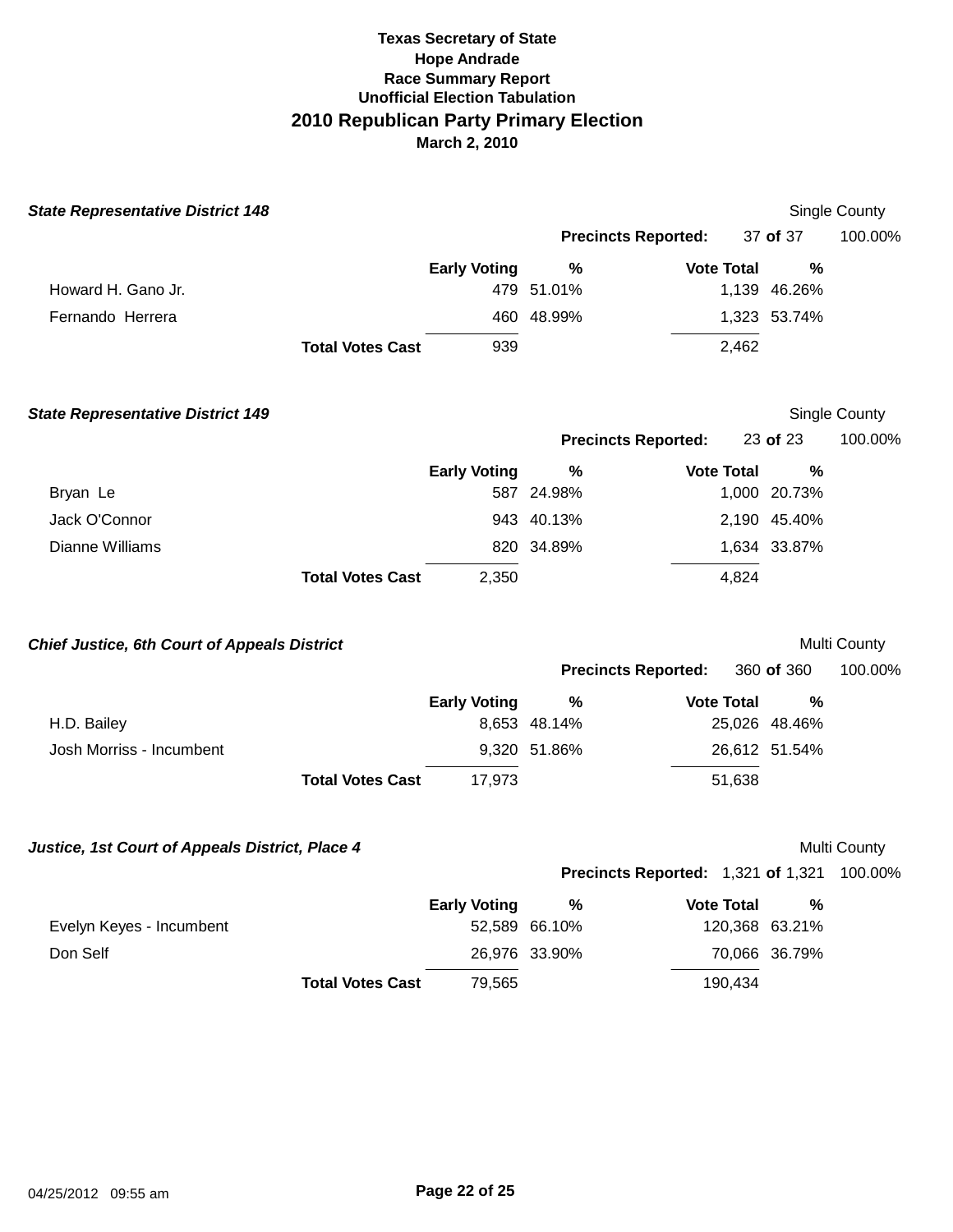| Justice, 1st Court of Appeals District, Place 8 - Unexpired Term |                     | Multi County                                      |                   |                |              |
|------------------------------------------------------------------|---------------------|---------------------------------------------------|-------------------|----------------|--------------|
|                                                                  |                     | Precincts Reported: 1,321 of 1,321                |                   |                | 100.00%      |
|                                                                  | <b>Early Voting</b> | $\%$                                              | <b>Vote Total</b> | %              |              |
| <b>Gael Harrison</b>                                             |                     | 20,734 26.42%                                     |                   | 55,424 29.62%  |              |
| Michael Massengale - Incumbent                                   |                     | 57,749 73.58%                                     |                   | 131,702 70.38% |              |
| <b>Total Votes Cast</b>                                          | 78,483              |                                                   | 187,126           |                |              |
| Justice, 3rd Court of Appeals District, Place 4                  |                     |                                                   |                   |                | Multi County |
|                                                                  |                     | <b>Precincts Reported:</b>                        |                   | 670 of 670     | 100.00%      |
|                                                                  | <b>Early Voting</b> | %                                                 | <b>Vote Total</b> | $\%$           |              |
| <b>Scott Field</b>                                               |                     | 25,449 49.83%                                     |                   | 59,828 47.11%  |              |
| Melissa Goodwin                                                  |                     | 25,621 50.17%                                     |                   | 67,181 52.89%  |              |
| <b>Total Votes Cast</b>                                          | 51,070              |                                                   | 127,009           |                |              |
| Justice, 10th Court of Appeals District, Place 3                 |                     |                                                   |                   |                | Multi County |
|                                                                  |                     | <b>Precincts Reported:</b>                        |                   | 490 of 490     | 100.00%      |
|                                                                  | <b>Early Voting</b> | $\%$                                              | <b>Vote Total</b> | $\%$           |              |
| Felipe Reyna - Incumbent                                         |                     | 9,084 32.36%                                      |                   | 25,703 32.07%  |              |
| Al Scoggins                                                      |                     | 18,988 67.64%                                     |                   | 54,446 67.93%  |              |
| <b>Total Votes Cast</b>                                          | 28,072              |                                                   | 80,149            |                |              |
| Justice, 14th Court of Appeals District, Place 2                 |                     |                                                   |                   |                | Multi County |
|                                                                  |                     | <b>Precincts Reported: 1,321 of 1,321 100.00%</b> |                   |                |              |
|                                                                  | <b>Early Voting</b> | $\frac{0}{0}$                                     | <b>Vote Total</b> | %              |              |
| Sharon McCally                                                   |                     | 38,042 47.54%                                     |                   | 99,387 51.42%  |              |
| Leslie Brock Yates - Incumbent                                   |                     | 41,982 52.46%                                     |                   | 93,898 48.58%  |              |
| <b>Total Votes Cast</b>                                          | 80,024              |                                                   | 193,285           |                |              |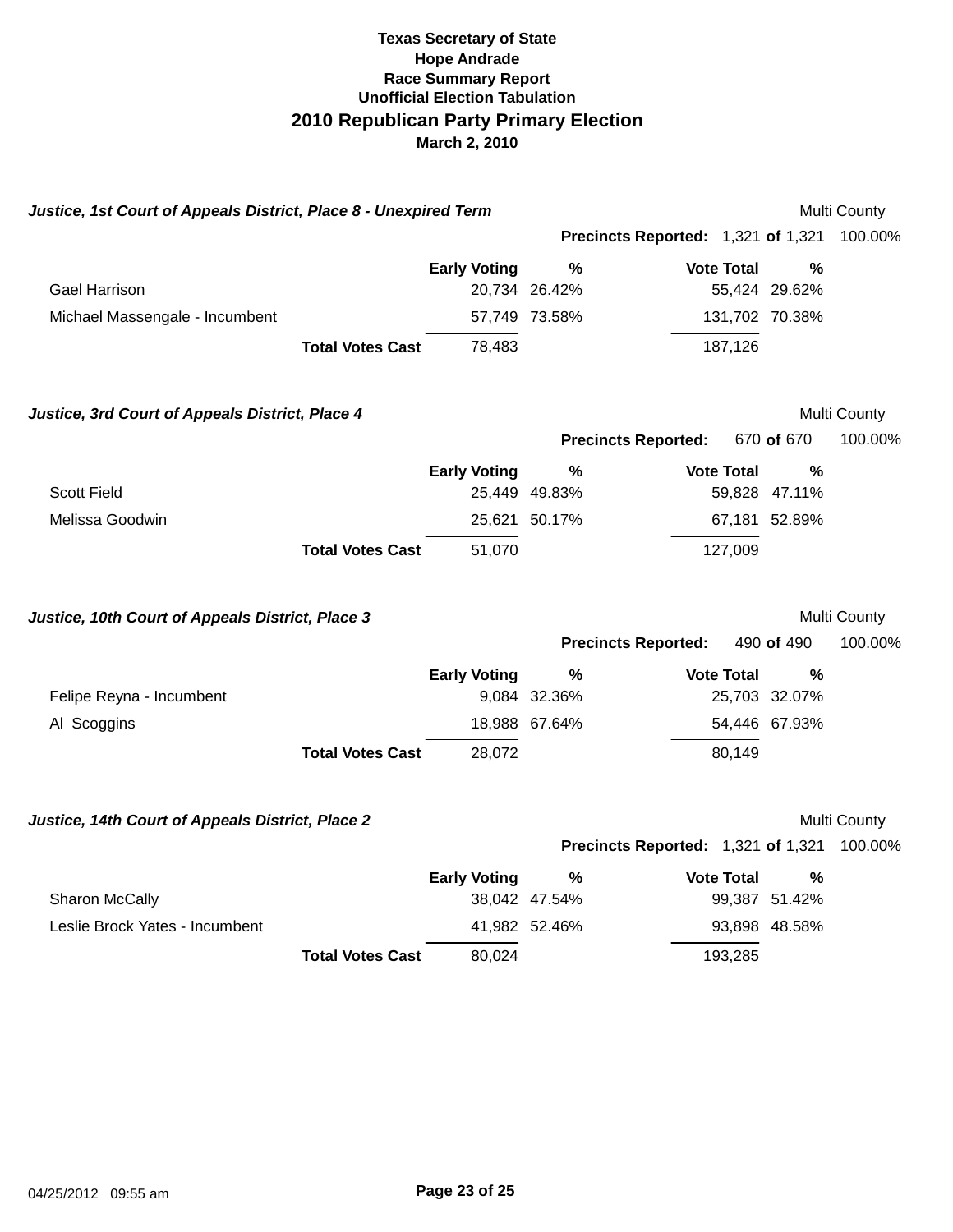### **Ballot Prop #1: Photo ID**

| <b>Early Provisional Ballots: 1,348</b> | <b>Total Provisional Ballots: 1,329</b> |                            | <b>Precincts Reported: 8,236 of 8,236 100.00%</b> |                  |  |
|-----------------------------------------|-----------------------------------------|----------------------------|---------------------------------------------------|------------------|--|
|                                         | <b>Early Voting</b>                     | %                          | <b>Vote Total</b>                                 | %                |  |
| <b>YES</b>                              |                                         | 539.707 93.24%             |                                                   | 1,329,554 92.86% |  |
| NO.                                     |                                         | 39.144 6.76%               |                                                   | 102.169 7.14%    |  |
| <b>Registered Voters: 13,023,358</b>    | <b>Total Votes Cast</b>                 | 578,851 4.44% Voting Early | 1,431,723 10.99% Voting                           |                  |  |

### **Ballot Prop #2: Controlling Government Growth**

| <b>Early Provisional Ballots: 1,348</b> | <b>Total Provisional Ballots: 1,329</b> |                     |                            | <b>Precincts Reported: 8,236 of 8,236 100.00%</b> |                  |  |
|-----------------------------------------|-----------------------------------------|---------------------|----------------------------|---------------------------------------------------|------------------|--|
|                                         |                                         | <b>Early Voting</b> | %                          | <b>Vote Total</b>                                 | %                |  |
| <b>YES</b>                              |                                         | 525.546 92.10%      |                            |                                                   | 1,290,899 91.92% |  |
| NO.                                     |                                         | 45.099              | 7.90%                      | 113.478                                           | 8.08%            |  |
| <b>Registered Voters: 13,023,358</b>    | <b>Total Votes Cast</b>                 |                     | 570,645 4.38% Voting Early |                                                   |                  |  |

### **Ballot Prop #3: Cutting Federal Income Taxes**

| <b>Early Provisional Ballots: 1,348</b> | <b>Total Provisional Ballots: 1,329</b> | <b>Precincts Reported: 8,236 of 8,236 100.00%</b> |                         |              |  |
|-----------------------------------------|-----------------------------------------|---------------------------------------------------|-------------------------|--------------|--|
|                                         | <b>Early Voting</b>                     | %                                                 | <b>Vote Total</b>       | %            |  |
| <b>YES</b>                              |                                         | 533,856 93.12%                                    | 1,315,924 93.10%        |              |  |
| NO.                                     | 39.428                                  | 6.88%                                             |                         | 97.596 6.90% |  |
| <b>Registered Voters: 13,023,358</b>    | <b>Total Votes Cast</b>                 | 573,284 4.40% Voting Early                        | 1,413,520 10.85% Voting |              |  |

### **Ballot Prop #4: Public Acknowledgement of God**

| <b>Early Provisional Ballots: 1,348</b> | <b>Total Provisional Ballots: 1,329</b> | <b>Precincts Reported: 8,236 of 8,236 100.00%</b> |                         |              |  |
|-----------------------------------------|-----------------------------------------|---------------------------------------------------|-------------------------|--------------|--|
|                                         | <b>Early Voting</b>                     | %                                                 | <b>Vote Total</b>       | %            |  |
| <b>YES</b>                              |                                         | 557,488 95.19%                                    | 1,375,899 95.15%        |              |  |
| NO.                                     |                                         | 28.145 4.81%                                      |                         | 70.144 4.85% |  |
| <b>Registered Voters: 13,023,358</b>    | <b>Total Votes Cast</b><br>585,633      | 4.50% Voting Early                                | 1,446,043 11.10% Voting |              |  |